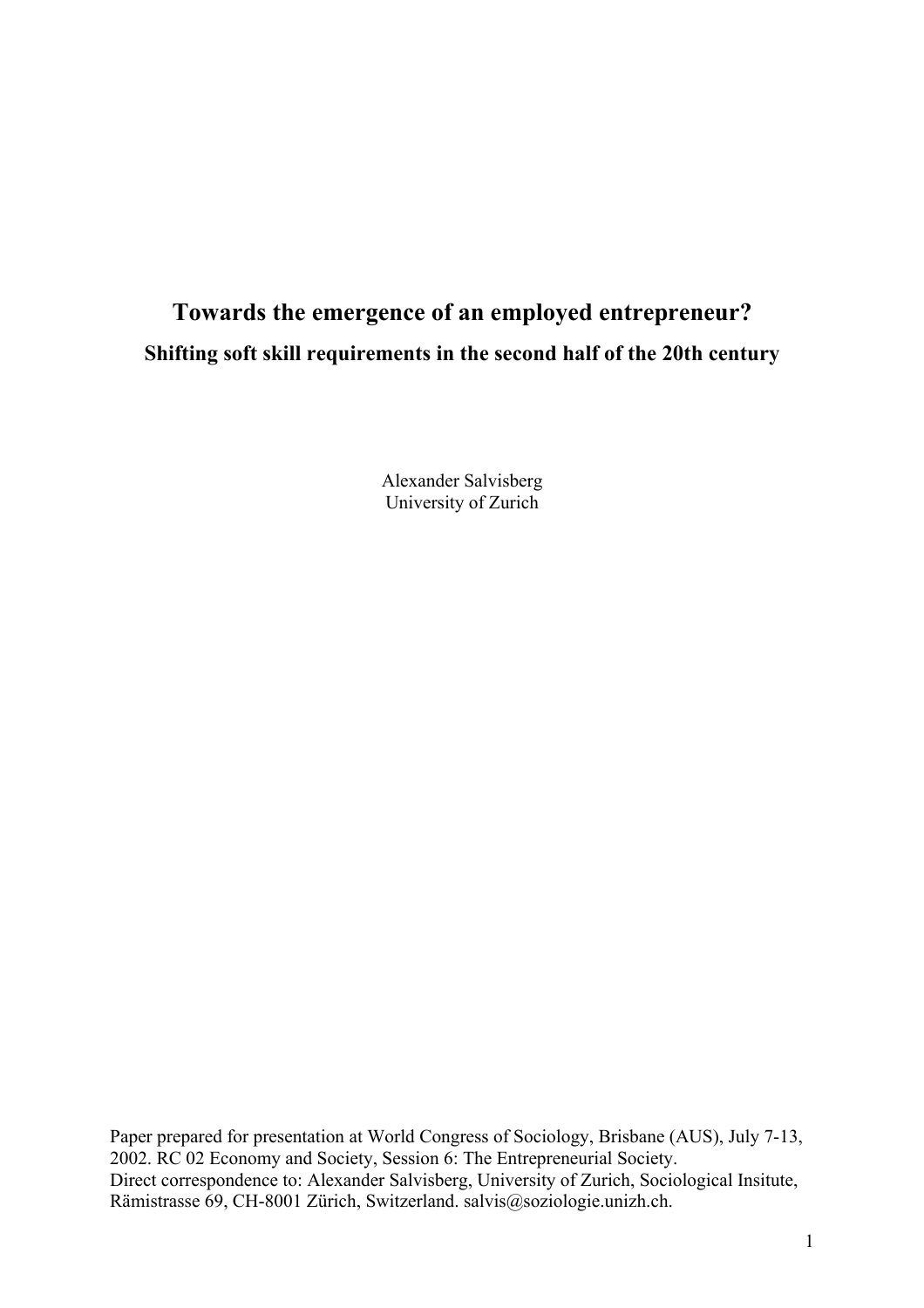#### **Introduction**

Almost a century ago the renowned economist, Joseph Schumpeter, stressed the importance of entrepreneurship for economic and social development. At the center of his considerations he situated the personality of the entrepreneur. For him it was obvious that individuals who succeed in fulfilling the entrepreneurial function are exceptional figures, and that only a few outstanding characters combine all the qualities necessary to realize creative responses in the face of changing conditions. Today, at the beginning of the 21st century, the conditions are changing faster than ever, and finding creative responses has become almost everyday routine: in the working sphere, as well as in private life. In any case, this view seems to be equally well established in the social sciences and in popular recommendations for the revitalization of the economy. Is therefore the "entrepreneurial society" just around the corner? A society, which is shaped by permanent change and therefore requires almost daily creative responses? With individuals, who – thanks to their personal qualities and their entrepreneurial spirit – do not consider this condition to be an unreasonable demand, but more as a challenge and a chance?

The central impetus to this development towards an entrepreneurial society is supposed to be generated by the economic system. Current descriptions of the post-Fordistic economy emphasize that the structural and organizational change in the working sphere is connected to a redefinition of the employee's occupational role. This new role requires a new kind of employee, as the employee is now challenged by demands similar to those faced by an entrepreneur. In spite of the widely held conviction that such a shift is inevitable, there exists today little empirical knowledge about the dimension, sequence and quality of the expected change. Most of the all-embracing theories about socioeconomic change are not based on any detailed empirical data and, thus, are not able to provide more than a rough outline of the supposed development. Our research intends to partially fill this gap. Our data source – job ads – offers comprehensive, long-term information regarding some essential issues. In our present paper, we examine the shifting demand for entrepreneurial qualities on the Swiss labor market since 1950. This demand serves as an indicator for the above-mentioned development and as a measure for its quality and quantity. Therefore our central question is: to what extent and within which fields has the role of the "employed entrepreneur" actually gained in significance over the last 50 years?

Starting with Schumpeter, we shall first examine the function of the entrepreneur and the personal characteristics derived from this function. Then, the current discussion about entrepreneurship is considered in the context of long-term sociocultural change. Following this, the approaches describing the new world of work in the social sciences are summarized and the resulting changing occupational roles and shifting qualification requirements are discussed. A summary of some of the research concerned with the actual implementation of the new principles of organization will be the starting point for formulating some of our expectations regarding our own empirical data. As data source, a representative sample of job ads was prepared, published in the years 1950 to 2000 in Swiss newspapers. The skill requirements and personal characteristics mentioned in these ads are measured by means of quantitative content analysis and analyzed in their temporal development. Against this long-term background, we shall show that common conceptions about the radical changes should be qualified on several points.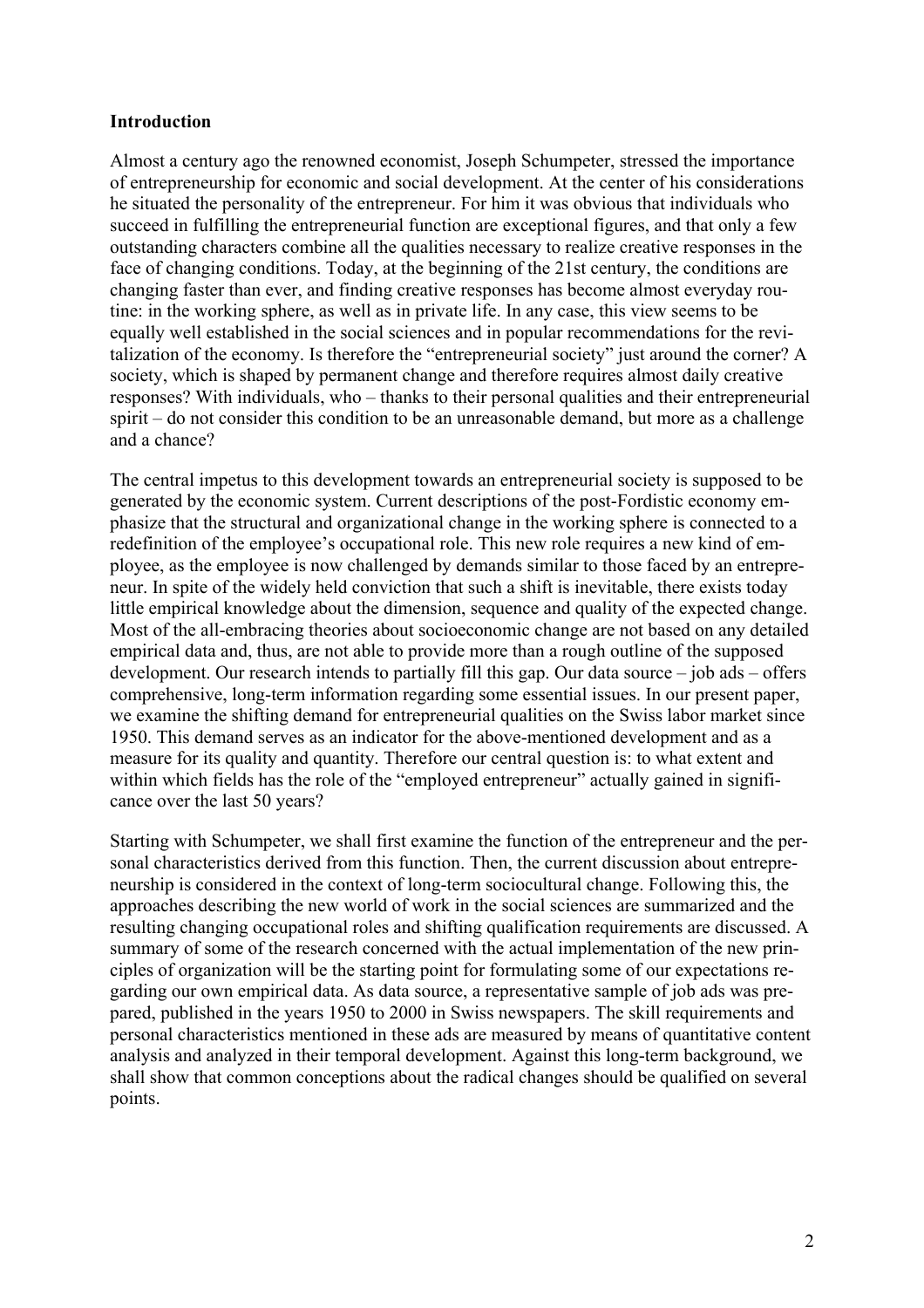### **The entrepreneurial function**

In the social sciences, agreement about the concept of entrepreneurship is lacking (Watson 2001). However, two fundamental perspectives can be differentiated: one stresses selfemployment, while the other situates innovative behavior at the center of interest.

If the entrepreneur is described as a small-business owner, entrepreneurship can be equated with self-employment (Bögenhold 2000). Connected with this research perspective are models of a structural change in the economy, where small and smallest enterprises appear to be the great hope for overcoming the ossifications of Fordistic capitalism. The revival of the small businessman is believed to be crucial both for economic development and renewal, as well as for the qualitative improvement of working and living conditions (cf. Schumacher 1973; Birch 1981; Piore and Sabel 1984).

If the focus is directed toward innovative behavior, it is not the legal status of the entrepreneur that is important, but rather his or her actual function and personal characteristics. It is this version of the concept of entrepreneurship, which we are going to deal with here. In view of the numerous definitions, both old and new, we shall refer to the basic approach of Schumpeter (1912; 1947; 1949). Assuming that economic change can be understood as the result of a response to changing conditions, Schumpeter differentiates between two kinds of reaction: the "adaptive response" and the "creative response" (Schumpeter 1947:222). While the adaptive response follows the well-known paths within existing practice, the creative response opens up fundamentally new ways of economic and social development. The discovery and realization of creative responses are the characteristic functions of the entrepreneur: "the doing of new things or the doing of things already being done in a new way (innovation)" (Schumpeter 1947:223). Thus, the entrepreneur assumes a crucial role in the process of economic development and renewal.

Schumpeter distinguishes the entrepreneur from the inventor and his reasons are twofold: On the one hand, an innovation is not always based on a new invention. Often it is not more than a creative rearrangement of well-known factors. On the other hand, Schumpeter stresses the importance of transforming ideas into action: innovation is more than invention. The distinctly entrepreneurial activities, which can be specified only with difficulty, are therefore summarized as , getting a new thing done "(Schumpeter 1947:225). The entrepreneur does not necessarily have to be a capital-owner himself, nor does he always have to carry a large business risk (Schumpeter 1947:223; Schumpeter 1949:256). In the same way, not every businessowner can be supposed to be an entrepreneur. Only the actual fulfillment of the characteristic innovation function constitutes the entrepreneur – whether he is self-employed or an employee. However, as an innovative personality the Schumpeterian entrepreneur is always an exceptional figure.

The explicit thesis that entrepreneurship within an existing enterprise is not only possible, but may even be crucial, for the success of the organization was advanced by Pinchot (1985) with his concept of "intrapreneuring". The "intracorporate entrepreneurs" (short: intrapreneurs) are the dreamers who do. Those who take hands-on responsibility for creating innovation of any kind within an organization", while the entrepreneur is someone , who fills the role of an intrapreneur outside the organization"(Pinchot 1985:ix).

## **The entrepreneurial personality**

Wherever the entrepreneur fulfills his innovative function, the description of his/her role is always connected with the question of the decisive personal characteristics and virtues. There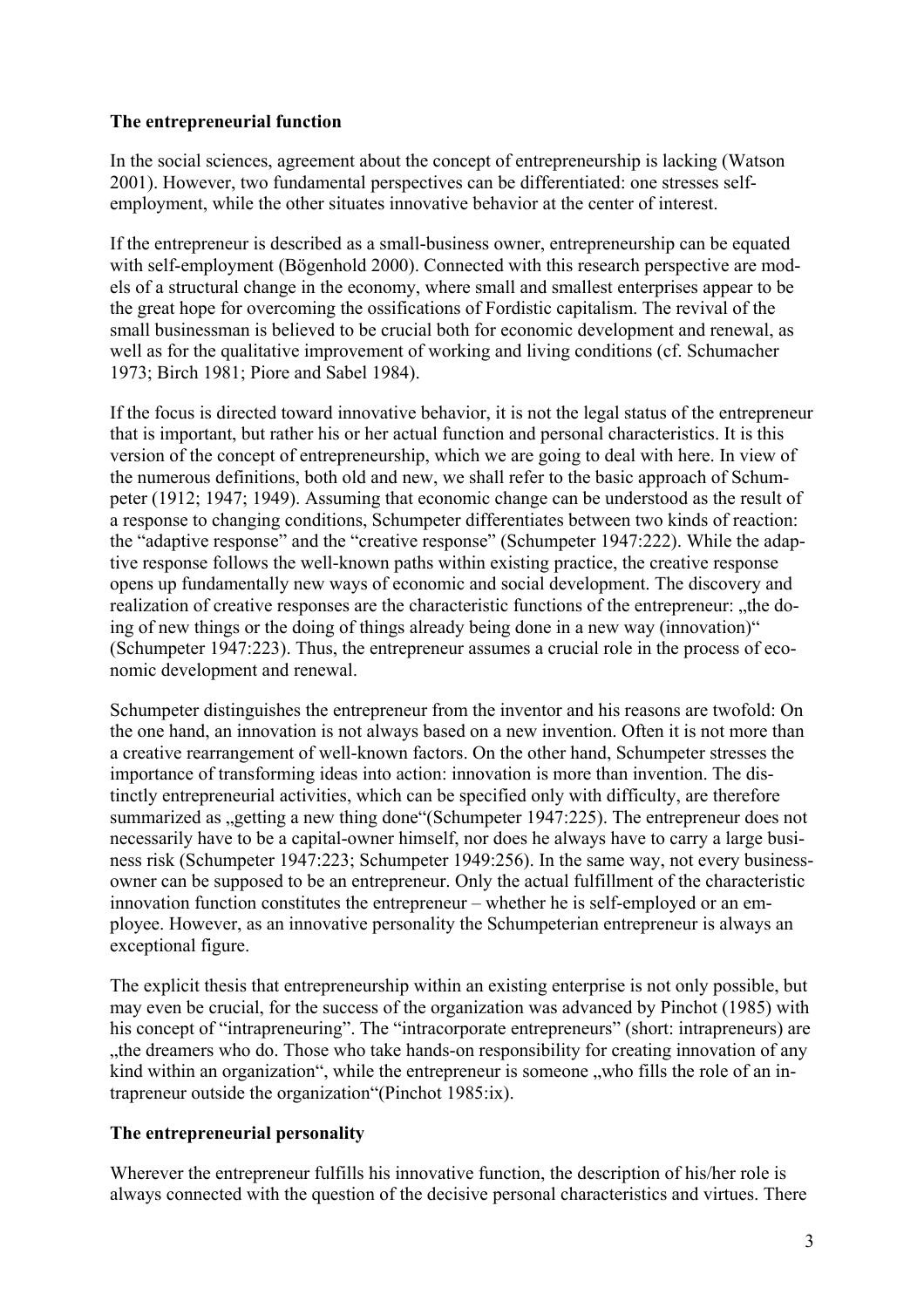is a widespread view that the entrepreneur is a figure that is only able to accomplish the task in hand thanks to the strength of his/her personality. Correspondingly entrepreneurial gains are unlike capital returns or profits, rather they are a kind of remuneration for the personal ability to successfully realize the intended innovations (Schumpeter 1947:226ff).

What constitutes this personal ability? As already mentioned, the entrepreneurial function starts with discovering or recognizing a creative response to changing conditions. As personal traits, therefore, one can emphasize creativity, pronounced imaginative power and openness in the face of new situations, which includes the ability to deal with uncertainties. To transform an idea or invention successfully into an innovation, the entrepreneur must, however, bring along a number of further strengths. The necessary methodical abilities can be distinguished from the genuine characteristics of the personality. Methodical abilities include planning, and organizational and leadership skills, in which relevant experience and talent often complement each other. Schumpeter  $(1949:257)$  stresses the importance of a distinct business ability, which includes aptitude for efficient administration, for prompt decisions, and all that sort of thing". It is this kind of ability, which is essential as "successful survival of difficult situations and success in taking advantage of favorable situations is not merely a matter of luck". Actual personal traits of the entrepreneur referred to by Schumpeter are a strong internal drive, the enjoyment of creativity, the desire for activity and the motivation to achieve aboveaverage performance (Schumpeter 1912:143ff).

A number of psychologically orientated empirical research projects have been dedicated to the personal traits of (successful) entrepreneurs (cf. McClelland 1961; Hornaday and Aboud 1971; Chell, Haworth and Brearley 1991). The most important traits can be summarized under three headings: 1. The need for achievement, which includes the will and the force to overcome obstacles by one's own effort, in order to reach the goals which one has set for oneself. 2. The internal locus of control, which is associated with the belief that an individual has decisive influence on his own fate and includes self-confidence and a basic optimism. 3. The willingness to take intermediate-level risks and the ability to deal with uncertainty. To what extent risk-taking among entrepreneurs is actually larger than among comparable groups is, however, empirically less clear. It seems that, subjectively, a new enterprise may not be judged as extraordinarily risky, if the entrepreneur has sufficient confidence in his/her own abilities.

#### **Entrepreneurship and changing cultural patterns**

The numerous new contributions in sociological, psychological and economic research on the topic of entrepreneurship/intrapreneruship, the hundreds of popular education and training possibilities and the many relevant political formulas illustrate that this concept has not lost its importance since Schumpeter's time. On the contrary, entrepreneurship is very fashionable<sup>[1](#page-3-0)</sup>. From the perspective of Schumpeter this is by no means self-evident. In view of the evolving bureaucratization of the economy and standardization of the innovation process, he expected the importance of the personal creative force to decrease with the innovative progress being delegated to technical specialists (Schumpeter 1947:229ff).

Schumpeter outlines the development of the "organized modernity" with its far-reaching conventionalizations (Wagner 1994). The "restricted liberal modernity" in the 19th century was the high point of the classical entrepreneurial personality and the highly esteemed, pioneer, creative power of the "inner-directed man"(Riesman 1950). The evolvement of the societal

<span id="page-3-0"></span><sup>&</sup>lt;sup>1</sup> An appropriate search in the literature brings hundreds of results, an internet-search for relevant terms thousands of valid hits. A few dozen journals deal exclusively or partially with the topic of entrepreneurship, among them many new publications.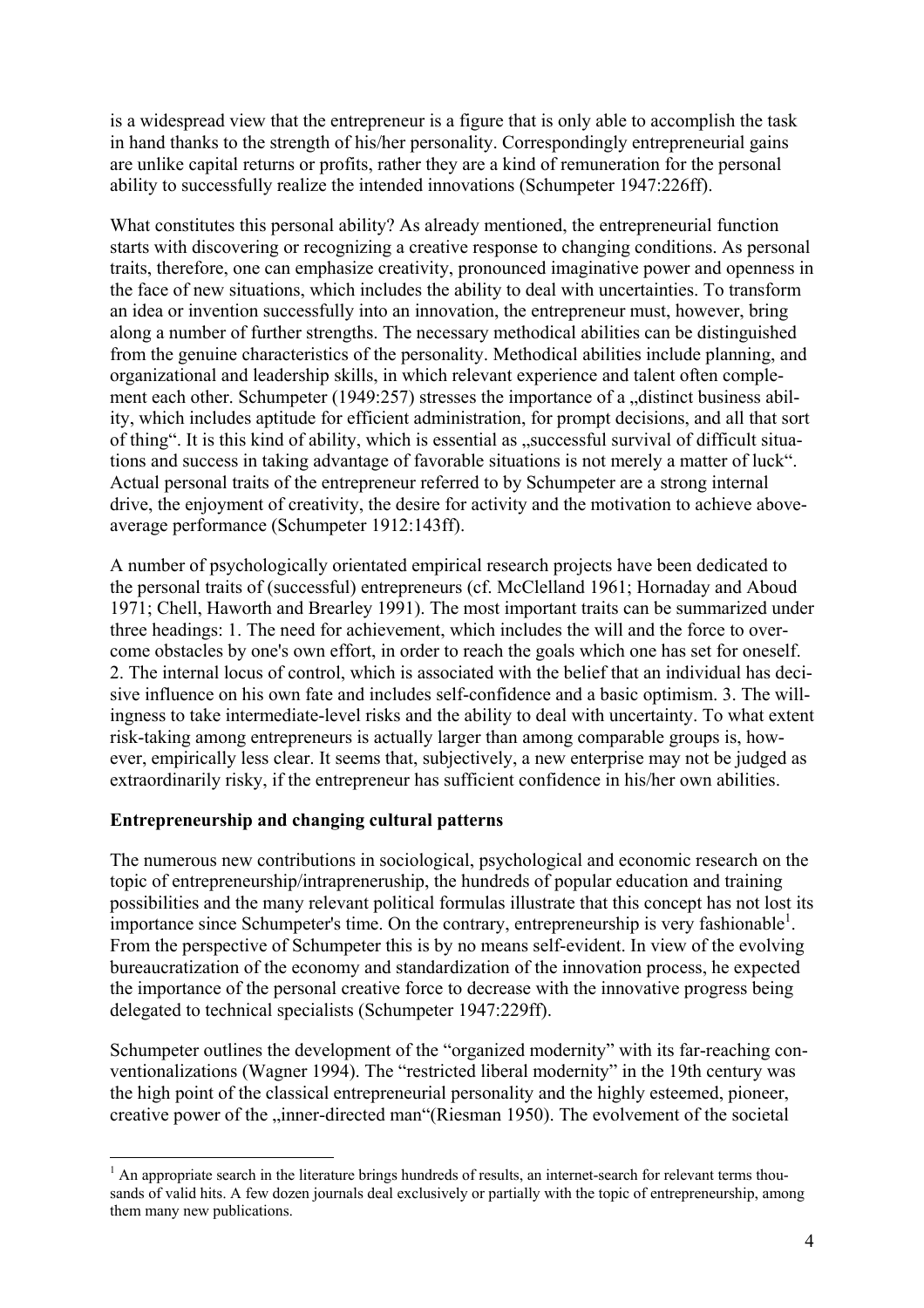formation, which is described by Wagner as "organized modernity", is however characterized by a strong tendency towards standardization of production, homogenization of behaviors, and normalization of work and consumptional patterns. Riesman calls the appropriate dominant character "other directed". This "organization man"(Whyte 1957) looks less like a pioneer driven by an internal mission, and more like a devoted and conforming administrator and consumer.

The social changes which took root in the 1970s led to a renewed "extended liberal modernity"(Wagner 1994). With the disintegration of the cultural, political and economic traditions of the "organized modernity", space for new liberties opened up and the demands for individual responsibility and reflexivity increased once more. On the other hand, a whole set of securities and certainties belonging to organized modernity were abandoned (Beck 1986; Giddens 1990). The "organization man" has been replaced by the "new individualist" (Leinberger and Tucker 1991). His model is the figure of the artist, who is able to combine the private ideal of autonomy and creativity with a socially recognized role. Against the background of this new cultural self-understanding, the intensified interest in entrepreneurship is not at all surprising. The entrepreneur is the artist of the economic sphere. Highly valued post-traditional keynotes, such as openness towards new situations and creative power, as well as the demand for subjectivity, independence and the individualized competition for economic success, are embodied in the model of the entrepreneur. Inseparably connected with the above-mentioned cultural re-orientation is the structural dimension of the change towards an "extended liberal modernity". The new structural conditions, which are the determinants of the working sphere, are examined in the following section.

#### **The new world of work**

There is considerable agreement between social scientists that the second half of the 20th century is characterized by a far-reaching, or even radical, change in the working sphere. In the sociological discourse, four related dimensions of this change can be differentiated:

1. On the level of the economic system, the replacement of "organized" "Fordistic capitalism" by the "post-Fordistic accumulation regime" of "disorganized capitalism" has been diagnosed, or is at least expected, for the near future (Offe 1985; Halal 1986; Lash and Urry 1987; Jessop 1989; Harvey 1990). The transformations on the structural and organizational levels as a whole are judged to be serious enough to allow a new basic logic of economic action to be derived.

2. On the level of the economic structure, the transition from the industrial society to a postindustrial society has been discussed (Touraine 1969; Bell 1973). This transition includes not only crucial sectorial shifts, but also a reorganization of the occupational structure. Other versions of the postindustrialist thesis run under the title of the service economy (Dahrendorf 1964; Gershuny and Miles 1983) or the knowledge society (Drucker 1969). And finally the latest version, under the popular term of the information society, is a reaction to the everincreasing importance of information technology in recent years. The information society refers to a social formation in which the production, processing and spreading of information becomes the central source of economic productivity and social power (Castells 1996).

3. On the level of the organization, it is claimed that - with the increasing complexity and contingency of the economic environment - the rigid Tayloristic, bureaucratic type of organization is increasingly regarded as inefficient. The necessary reactivity and flexibility are to be achieved by a bundle of measures, aimed at realizing centrally defined goals in decentralized action and decision structures. Both the internal structures and operational processes have to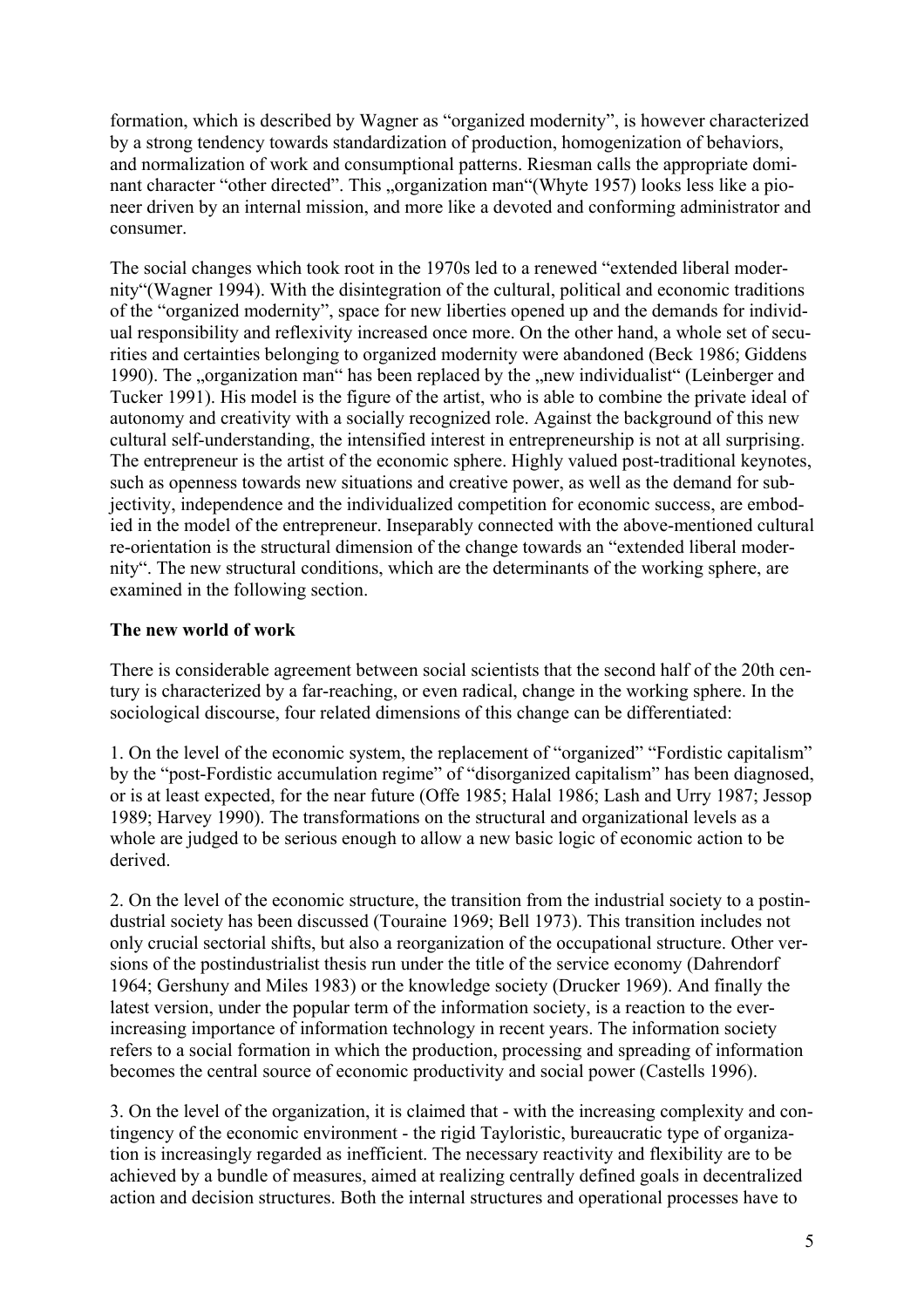be transformed and the external relations and enterprise boundaries redefined. This new organizational model can be summarized under the term of "systemic rationalization", whereby well-known catchwords, such as lean production, lean management, reengineering, flexible manufacturing, empowerment, multi-tasking, total quality management, subcontracting, outsourcing, etc., describe partial aspects of this new (qualitative) stage of rationalization (Atkinson and Meager 1986; Altmann et al. 1986; Baethge and Oberbeck 1986; Bechtle 1994; Schumann et al. 1994a; Boyer 1992; OECD 1996).

4. Finally, on the level of the individual, the consequences of this structural and organizational transition are reshaping the working sphere. The activities, requirements and the self-concept of the employee have changed. The ability and the willingness to exercise self-control within organizational preconditions are now central factors. The redefined organizational framework opens up new space for temporal and functional liberties for the employee, while at the same time raising the performance requirements (Voss and Pongratz 1998). But not only the needs of a changing economic world are determining the new conditions of work. With changing social values and intensified individualism, there is more and more desire for personal development, self-determination and self-manifestation in the working sphere (Baethge 1994; Heidenreich 1996). Employees are increasingly ready to give up the traditional securities and obligations of the old model in favor of the liberties and demands of an individualized working world. Thus social privileges and risks are being partially redistributed.

#### **The changing occupational role**

The new working sphere calls for new human beings - or at least for a new understanding of the role of the employee. With the organizational principles in the sense of the systemic rationalization, traditional hierarchies are supplemented or replaced by part-autonomous subsystems. This means, at least for the core of the enterprises, that decisions are decentralized, the division of labor within the organizational units is reduced, and the spectrum of activities and the area of responsibility are expanded. Accordingly occupational roles are to be redefined. The management consultants formulate this in a concise way:

..When a process is reengineered, jobs evolve from narrow and task-oriented to multidimensional. People who once did as they were instructed now make choices and decisions on their own instead. (...) Process performers share many of the challenges and rewards of entrepreneurs. (...) A task-oriented, traditional company hires people and expects them to follow the rules. Companies that have reengineered don't want employees who can follow rules; they want people who will make their own rules" (Hammer and Champy 1993:65ff).

This shift can be described as a change of emphasis from the old principle of rationalization to one of complexification of occupational roles. While Tayloristic rationalization aimed at the standardization of procedures by means of exactly specified rules, complexification is a consequence of the removal of rules, the demand for more direct responsibility and the accentuation of flexible, customized responses to ever new challenges. The constrained role set of the "old" employee can be described as task-centred, heteronomous and, to a great extent, formalized. The postindustrial employee, however, sees himself confronted with the requirements of a strongly extended role set, which is goal-oriented, more autonomously controlled and even partly individualistically defined (Hage and Powers 1992). In practice, we find increasing expansion of the field of activity, both on the horizontal (merging of different jobs), as well as the vertical plane (integration of management tasks), compared to the strictly Tayloristic system.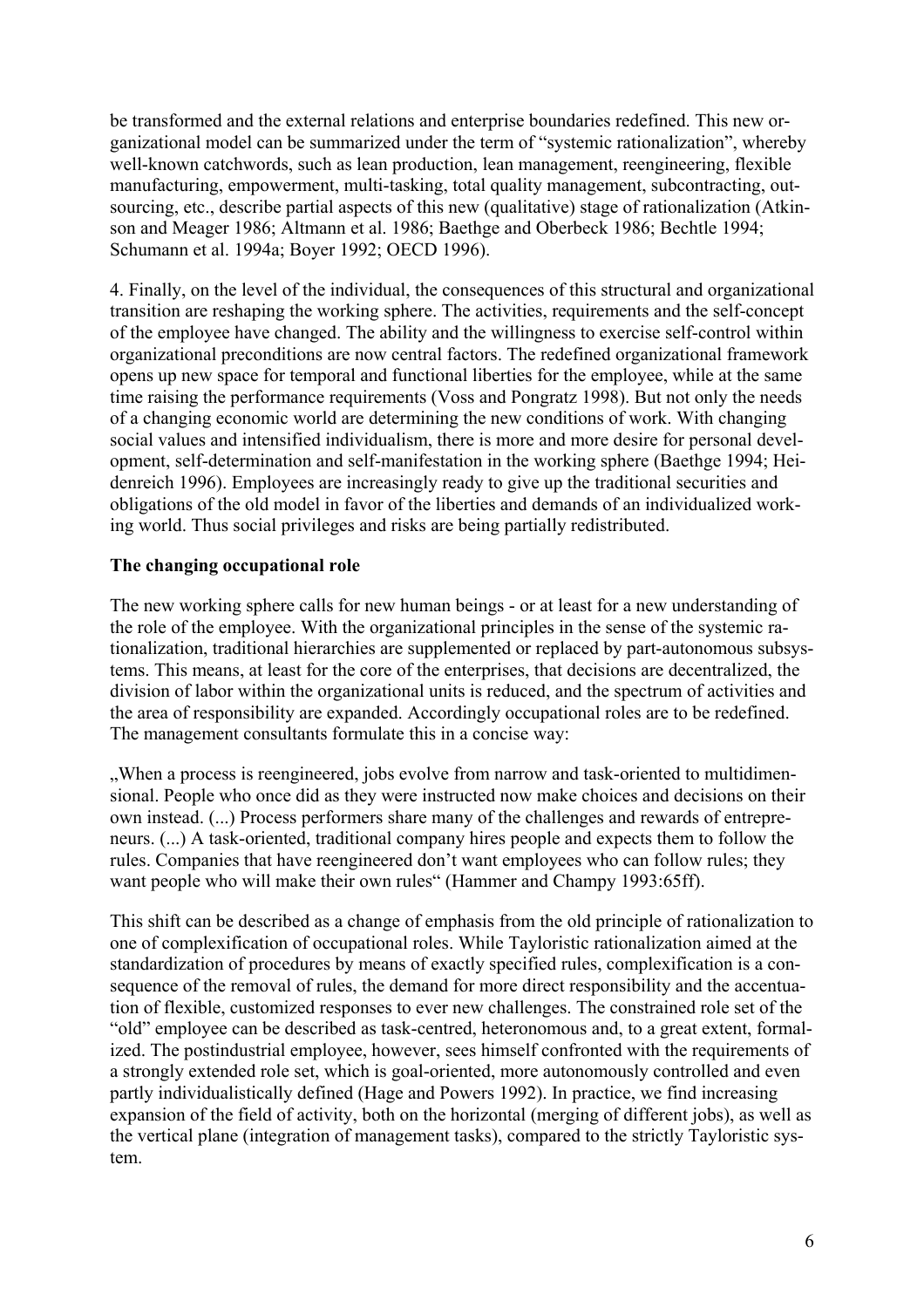"People who will make their own rules" are expected by the management consultants. The complex occupational roles can no longer be prescribed by fixed procedural instructions. But the new autonomy is not to be confounded with the dropping of control mechanisms and the end of organizational rule. It is an autonomy within a certain framework, one's own rules are meant to aid the realization of a prearranged goal. However, the aim of supervision is no longer to secure rule-conform execution of the working process, but to guarantee the results. Drucker (1969: 289) speaks of a "performance-oriented organziation rather than an authorityoriented organziation". Post-traditional organizational rule in this sense means: roping the conceded individual autonomy in for the goals of the organization by effective control of the performance (Bechtle 1994; Voss and Pongratz 1998). Despite these conditions, the new principles of organization increase the possibilities for highly qualified employees to realize subjective expectations within the working sphere.

#### **Changing qualification requirements**

Complexified occupational roles call for employees with different abilities. Again, these have been concisely formulated by the management consultants: "If the old model was simple tasks for simple people, the new one is complex jobs for smart people, which raises the bar for entry into the workforce. Few simple, routine, unskilled jobs are to be found in a reengineered environment" (Hammer and Champy 1993). Empirically two dimensions of change in qualification requirements can be discovered on the labor market. On the one hand, an upward shift in the minimum formal qualifications and, on the other hand, a shift towards more informal qualifications and personal abilities that do not necessarily correspond to the customary formal degrees and diplomas (OECD 1996:146).

The general upskilling regarding formal qualifications seems to shape development in all OECD countries (OECD 1998:53f; Arnal, Ok and Torres 2001) and is clearly confirmed by our data on the development of the Swiss labor market in the period 1950 – 2000 (Salvisberg 2001). The overall rising qualification requirements are therefore a consequence both of the structural shift towards high-quality services, and of rising demands within the individual industries and occupations. But important shifts are not only expected regarding the "hard skills". New "soft skill" requirements are not a question of rising standards but rather of changing quality. While the "industrial age" stresses the capability to make correct use of an acquired system of rules, the "postindustrial age" puts emphasis on the ability to modify existing rules and to invent new ones. In the postindustrial age, creativity becomes the crucial quality of mind (Hage and Powers 1992:70f).

The popular discussion on "key competencies" stresses both the hardly foreseeable changes, which shape the post-traditional working sphere, and the ever more complex fields of work (Mertens 1974; Reetz 1990; Beck 1995). Under such circumstances those qualifications which can serve as "keys" to different activities will gain in importance. These competencies are less dependent on formal education, but refer much more to appropriate characteristics, which are closely associated with the personality. Therefore methodical competencies can be differentiated from personal traits. Methodical competencies are meta-competencies and refer to the handling of generalized problems. Communication, organization, planning or leadership are among them. Personal traits in the closer sense relate to individual patterns of behavior, to motives, values and attitudes.

However, the demand for such universal characteristics is not new, although the traditional labor virtues stressed the reliability of task-execution and loyalty to the employer. Correctness, diligence, cleanliness, seriosity and friendliness are also among them. Post-traditional key-competencies correspond much more to the demand for comprehensive self-control under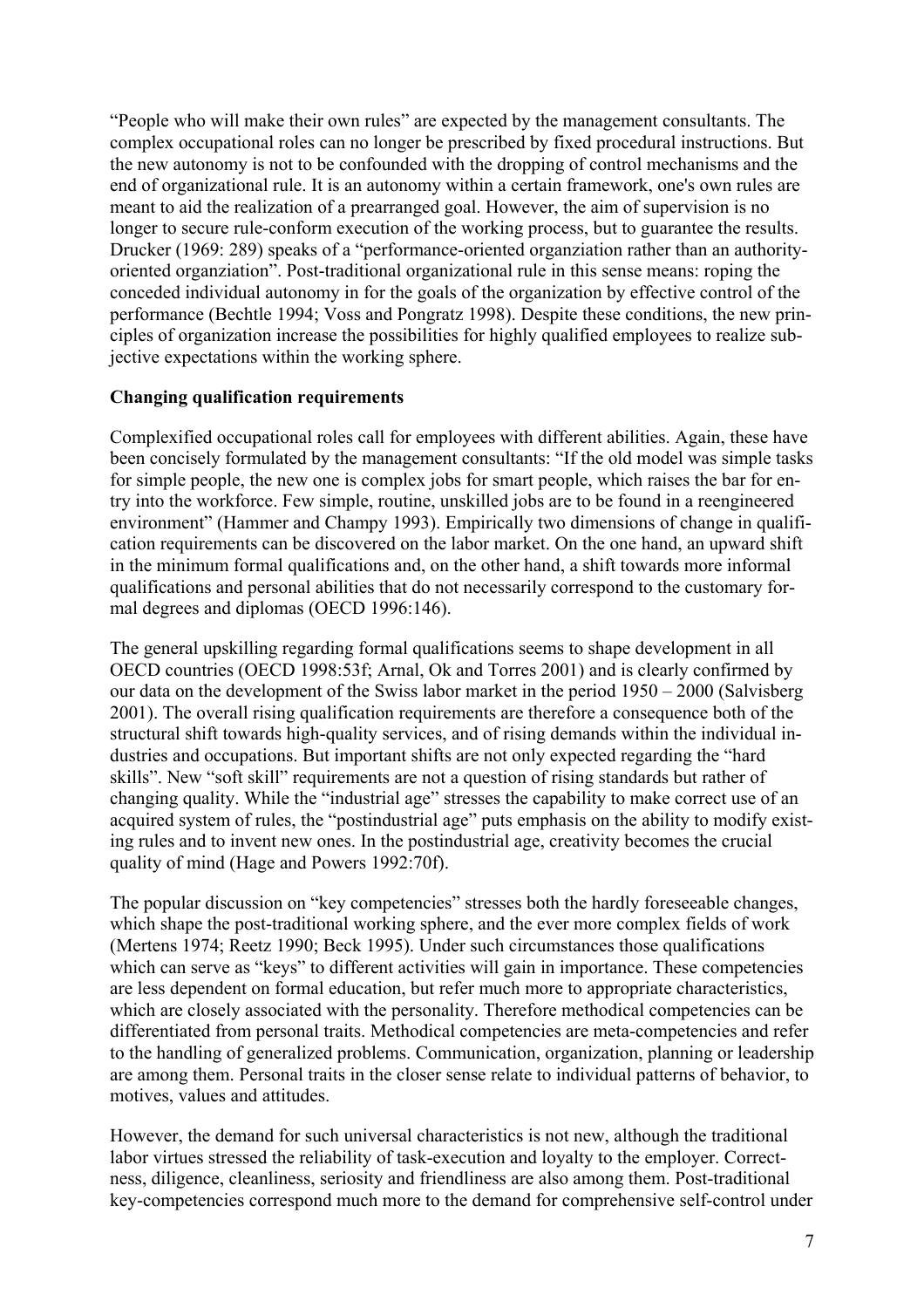circumstances of increased autonomy. Initiative, independence, dynamics, mental agility and business thinking gain crucially in significance.

The proximity of such concepts to the ideal type of entrepreneur is not at all surprising. While the classical labor virtues are tailored to suit the "other directed man" under conditions of organized capitalism, the new soft skills describe the "new individualists" of the post-Fordistic era. A recapitulation of Schumpeter's description of entrepreneurs clearly points out the parallels: first, the entrepreneur is someone who finds creative responses. Relevant key competencies include creativity and openness. However, in order to transform an idea or invention into an innovation, other specific qualities are essential. The will and the need for achievement and a strong internal drive are the personal prerequisites of the entrepreneur. Furthermore, practical business abilities are indispensable in order to bring the internal drive efficiently and effectively into action.

What is really new about the ideal image of the post-Fordistic employee compared to the Schumpeterian entrepreneur is the generalization of the demand for corresponding qualities. There are no longer just a few, exceptionally strong personalities who befit the heroic role of innovator. According to the corresponding hypotheses on change in the world of work towards the end of the 20th century, every employee will have to become a small entrepreneur. In fact, if one extends this perspective beyond the working world, then every human being will become his own life-entrepreneur, and will be permanently forced to seek creative responses to the changing conditions at work, in the family and leisure. The traditional corset, which allows purely adaptive responses, has long been removed by the new individualists in their own interests. The "entrepreneurial society" does not mean a society of small-business owners, but a society in which entrepreneurial challenges are universally experienced and the entrepreneurial spirit becomes the main ideal of successful life management.

#### **Implementation of the new principles of organization**

The question arises here, of course, as to whether a realistic picture of the working world in the core nations at the beginning of the 21st century is reflected in the postulated development. As far as the diffusion of new forms of work organization is concerned, the empirical results show a disparate picture<sup>[2](#page-7-0)</sup>. This can be summarized as follows: 1) Despite large, national, sector-specific and company differences, a clear trend towards implementation of the new principles of work organization can be established in the sense of a systematic rationalization. The new production concepts are indeed spreading and, in fact, in some areas a fundamental change is occurring. 2) Despite these trends, the great breakthrough of the new principles of organization has not yet taken place. Up to now the majority of employees appears to be affected by the above-mentioned developments only to a limited extent or not at all. 3) What can be established, however, is a real heterogenization of project and employment structures. The functional flexibility, which the enterprises are striving for, is in fact partially resulting in an organizational reorientation, where more complex tasks are performed by more highly qualified employees for corresponding rewards. On the other side, the struggle for numerical and financial flexibility tends to even out varying working conditions. This also encompasses peripheral and/or de-standardized employment conditions in the enterprises themselves or with the suppliers. Yet the different occupations are not equally affected by this de-

<span id="page-7-0"></span><sup>&</sup>lt;sup>2</sup> For the development in Germany, see Kern and Schumann (1984), Campbell (1989), Schumann, Baethge-Kinsky and Neumann (1990), Schumann et al. (1994a; 1994b). Summaries and information concerning international studies are presented by Boyer (1992), OECD (1996), Lindbeck and Snower (2000), Arnal, Ok and Torres (2001). More critical contributions include Thompson and Warhurst (1998) and Felestad and Jewson (1999).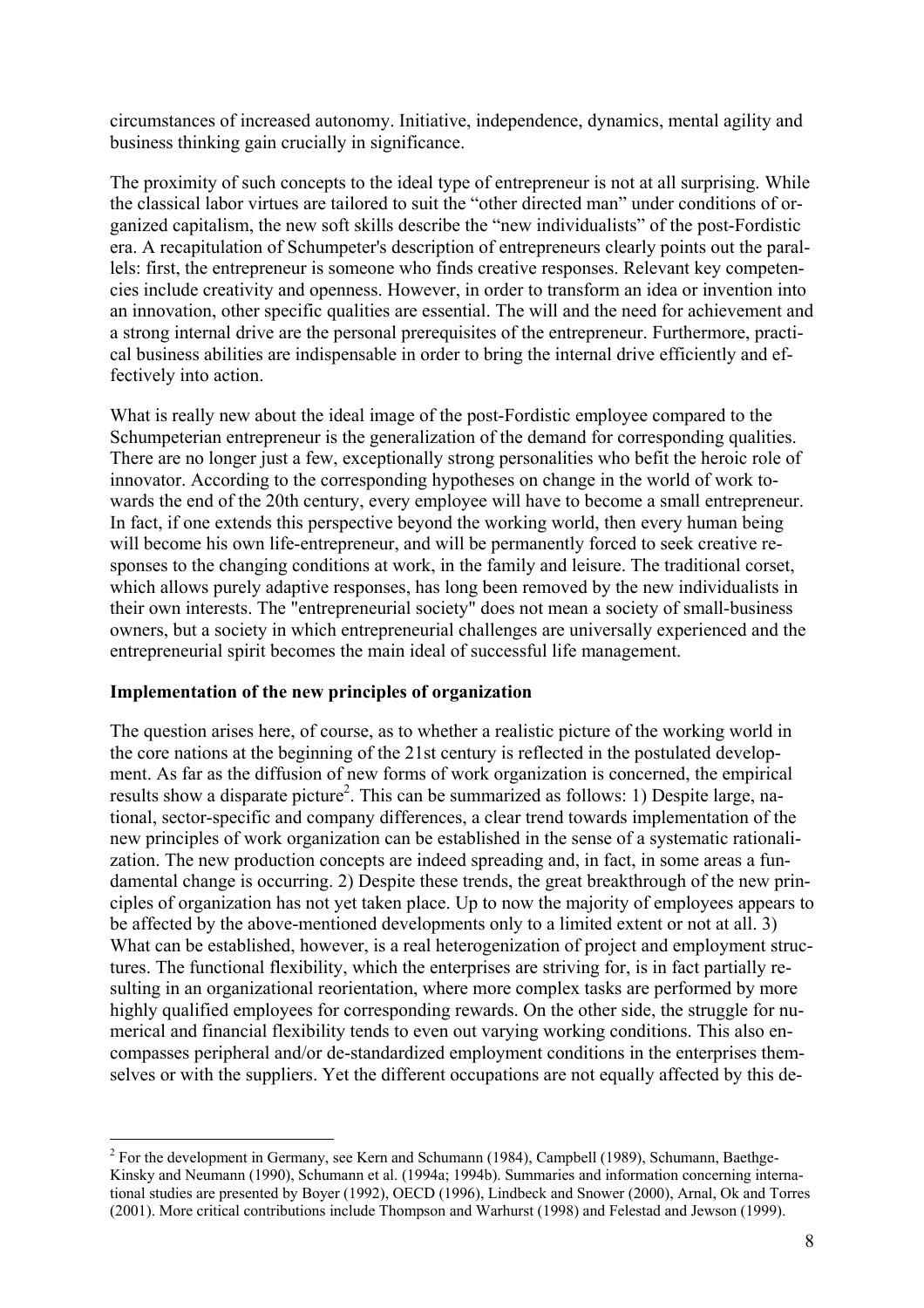velopment. While the working conditions are differentiated, the labor market is becoming even more segmented because of it.

These empirical findings also indicate that one cannot talk of a wide diffusion of the new production concepts until the 1990s. In contrast, the end of the "organized modernity", and the related Fordist pattern of economic activity, is generally set in the early 1970s. In this division of periods, the approximate 20 years between 1970 and 1990 appear to be a phase of radical changes and formation. The model showing longer waves in social development from Bornschier (1996), which is based on numerous empirical indicators, describes the 1970s and 1980s as a transitional period as well. The "neocorporatist, Keynesian societal model" – which corresponds approximately to the "organized modernity" from Wagner – is noticeably losing ground. At the same time, the contours of a new societal model are emerging, without a new homogenous institutional arrangement being recognizable.

In our survey, we try to answer the question about the formation of a post-traditional economic system, and the related entrepreneurial society, on the basis of the entrepreneurial qualities required by the labor market. If the job and production structures, as well as the cultural model linked to them, have developed in the direction sketched here over the past 50 years, then we may expect, *firstly*, a significant revaluation of the corresponding skills, abilities and personal traits. *Secondly*, this development could be expected to make itself noticeable in the 1970s and 1980s and then gain accelerated acceptance from the 1990s. *Thirdly*, at the same time, activities in dynamically developing professional areas and jobs in the core of the economy could be expected to be affected sooner and more considerably than those in peripheral areas.

#### **Data and method**

As *data source*, a sample of job ads was prepared, including some 30,000 job offers, published in the years 1950 to 2000 in Swiss newspapers. The sample contains 500 ads per year, which were stratified according to the region of publication and the circulation. Weighting for the entire base selected guarantees the representativity of the ads included for Germanspeaking Switzerland. Job ads contain a wealth of information about the company seeking an employee, about the vacant position and the demands on the person concerned. The standardized form and the availability over a long period of time make job ads an extremely promising source for the social sciences. They are especially useful for creating indicators, for which no statistics, or at least no comparative statistics over a longer period of time, exist. In their totality, the ads reflect the demand on the labor market in an extremely differential way: on the one hand with regard to the total number of vacant jobs, divided into the individual sectors and occupations, and on the other hand, qualitatively, with regard to the formal and informal demands which are made. In the development over time, short-term economic fluctuations can be distinguished from long-term structural change.

After drawing the sample and recording the ad texts, important basic information was first entered into a data bank by a manual coding process. This data bank contains details of the companies making the ad (e.g. sector, size), of the vacant position (e.g. occupation, activity) and of the person required (e.g. formal education, sex). The soft-skill requirements and personal characteristics are measured by means of quantitative content analysis (Krippendorff 1980; Riffe, Lacy and Fico 1998). For this purpose, a comprehensive dictionary was created, which summarizes the concepts encountered in the employee descriptions in about 200 synonym categories.

A selection of these word categories is grouped to build the dependent variable used for further analysis. Resulting from the observations described above, our dependent variable – en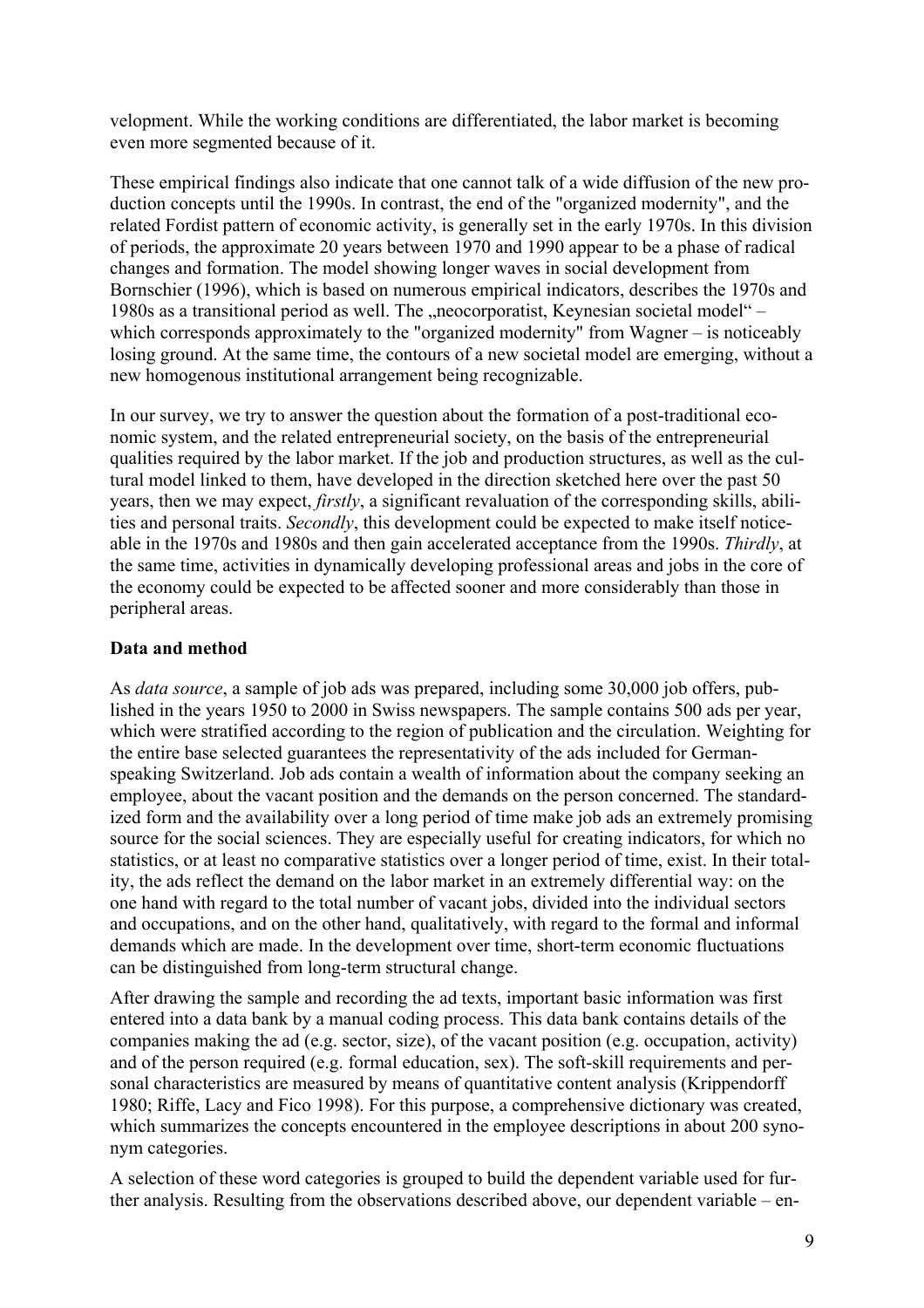trepreneurial qualities – should include the following three dimensions (the number indicates the frequency with which job ads mentioned the corresponding dimension):

- 1) *Innovativeness*: creativity, fantasy, openness towards new situations, courage, mental agility, initiative (1633).
- 2) *Skills and abilities*: leadership qualities, intelligence and ability to make decisions, organizational and planning ability, communication talent (1258).
- 3) *Drive*: commitment, achievement- and success-orientated attitude, ability to assert oneself, motivation and enthusiasm, dynamism (1934).

In accordance with the expectations formulated above, the description and analysis of these entrepreneurial qualities evolves in two steps: First, the temporal development over the years 1950 to 2000 will be presented. Secondly, the explanatory strength of different structural and temporal variables will be checked in a multivariate regression model (Menard 1995). For this purpose a set of explanatory variables has to be defined as follows:

*Time*: We expect significant changes over time. As a variable for the constant development, a *linear trend* was defined which increases by 1 every year. Its mean is set at 0. As variables for the expected discontinuity of development, two break-variables were defined. *Break 1970* was set at 0 for 1950 to 1970, and then increases by 1 every year, *break 1990* does the same from 1990.

*Job characteristics*: We expect varying development in the different labor market segments. Differences with regard to the horizontal structure of the labor market are reflected by dividing it into 13 different *occupational groups*:

- **•** agricultural jobs
- jobs in the building industry
- jobs in the food and textile industry
- jobs in other industries and trade
- technicians and specialists (e.g. architects, engineers, hard- and software specialists)
- jobs in transport, warehousing and security
- salespeople
- office jobs
- jobs in service industries (e.g. banking, insurance, marketing, research & development)
- jobs in hotels, restaurants and households
- jobs in cleaning, hygiene and cosmetic body care
- jobs in the health service, education and the media
- other activities (indefinite occupations such as "employee" or "worker")

The *vertical splitting* of the labor market into core and peripheral areas includes three dimensions:

- *Executive function*: jobs, which include management functions vs. jobs without
- *Conditions of employment*: normal employment (full time, unlimited) vs. limited and part-time jobs
- *Qualification requirements*: jobs, which require formal vocational / professional training vs. jobs without formal requirements (unqualified labor market).

Finally two *control variables* should be included. These variables are not discussed in the theoretical framework. In fact, they are hardly ever mentioned in the context of changing occupational roles and shifting soft skill requirements. The first variable will be *gender*. We know that the world of work is strongly segregated. There are occupations, activities, qualifications and working conditions typically connected with male jobs or with female jobs (Brad-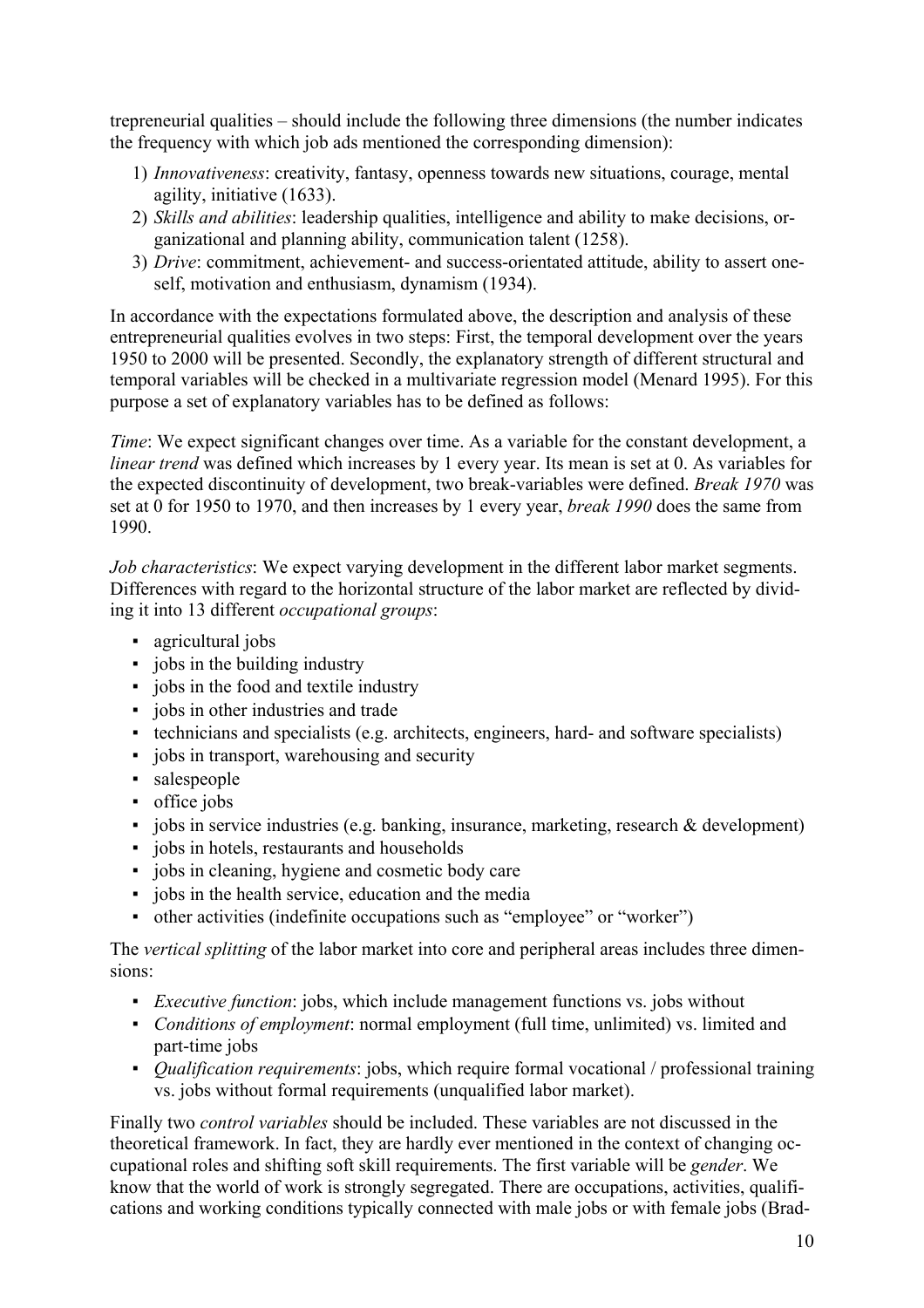ley 1989; Reskin and Padavic 1994). In German nearly all occupational labels are gendered. Therefore anyone looking for a new job knows whether the preferred person for a certain job is a woman, a man or whether this is not of importance. In our multivariate analysis we will thus include the variable gender with three distinctions: masculine / feminine / masculine or feminine. As we are going to include in our analytical model the differences relating to the horizontal and vertical splitting of the labor market, we may expect that the remaining segregation is of little importance – if at all.

The second variable to be added will be the *economic situation*: As qualitative developments on the labor market mostly vary with economic fluctuations (for the Swiss labor market see Salvisberg 2001), the labor market situation – as measured by the total number of job ads per year – will be considered as a control variable. In a model which is controlled for the occupational structure, we normally find that qualification requirements are altering contrary to the economic situation: a declining number of jobs on offer is connected with increasing qualification requirements and vice versa. A strong negative correlation between economic fluctuations and the request for entrepreneurial qualities could indicate that this kind of requirement is used mainly as a filter. Table 1 lists the quantitative information about our data and the independent variables.

| <b>Occupational groups</b>            | Freq. |     | Percent Job characteristics      | Freq.  | Percent |
|---------------------------------------|-------|-----|----------------------------------|--------|---------|
| agriculture                           | 550   |     | 1.8 without management functions | 29,388 | 95.3    |
| building industry                     | 3,269 |     | 10.6 with management functions   | 1,465  | 4.7     |
| food and textile industry             | 1,124 | 3.6 |                                  |        |         |
| other industries                      | 5,052 |     | 16.4 part time / limited jobs    | 5,523  | 17.9    |
| technicians and specialists           | 1,569 |     | $5.1$ full time / unlimited jobs | 25,330 | 82.1    |
| salespeople                           | 2,988 | 9.7 |                                  |        |         |
| office jobs                           | 3,905 |     | 12.7 without formal training     | 18,333 | 59.4    |
| service industries                    | 483   |     | 1.6 with vocational training     | 12,520 | 40.6    |
| transport, warehousing, security      | 2,349 | 7.6 |                                  |        |         |
| hotels, restaurants, household        | 6,972 |     | 22.6 Gender                      |        |         |
| cleaning, hygiene, cosmetic body care | 1,036 |     | 3.4 feminine                     | 11,961 | 38.8    |
| health service, education, media      | 1,091 |     | 3.5 masculine or feminine        | 4,001  | 13.0    |
| indefinite occupations                | 464   |     | 1.5 masculine                    | 14,891 | 48.3    |
|                                       |       |     | <b>Total</b>                     | 30,853 | 100.0   |

|  |  | Table 1: Distribution of Data According to Different Labor Market Segments and Job Characteristics |  |
|--|--|----------------------------------------------------------------------------------------------------|--|
|--|--|----------------------------------------------------------------------------------------------------|--|

#### **Results**

#### Development over time

The postulated spread of entrepreneurial ideals and the introduction of new forms of work organization lead us to expect that the demand for entrepreneurial qualities is increasing significantly over time. Figure 1 illustrates this development for the years 1950 – 2000. All three dimensions of entrepreneurial qualities show the same pattern: a moderate linear upwards trend from 1950 to 1990, which afterwards very clearly becomes steeper. Thus, the three qualities not only follow the same course over time, but also, up to the beginning of the 1990s, they are requested with comparable frequency. It is only since the last few years of the 20th century that the demand for "drive" gains greater importance than the other two dimensions.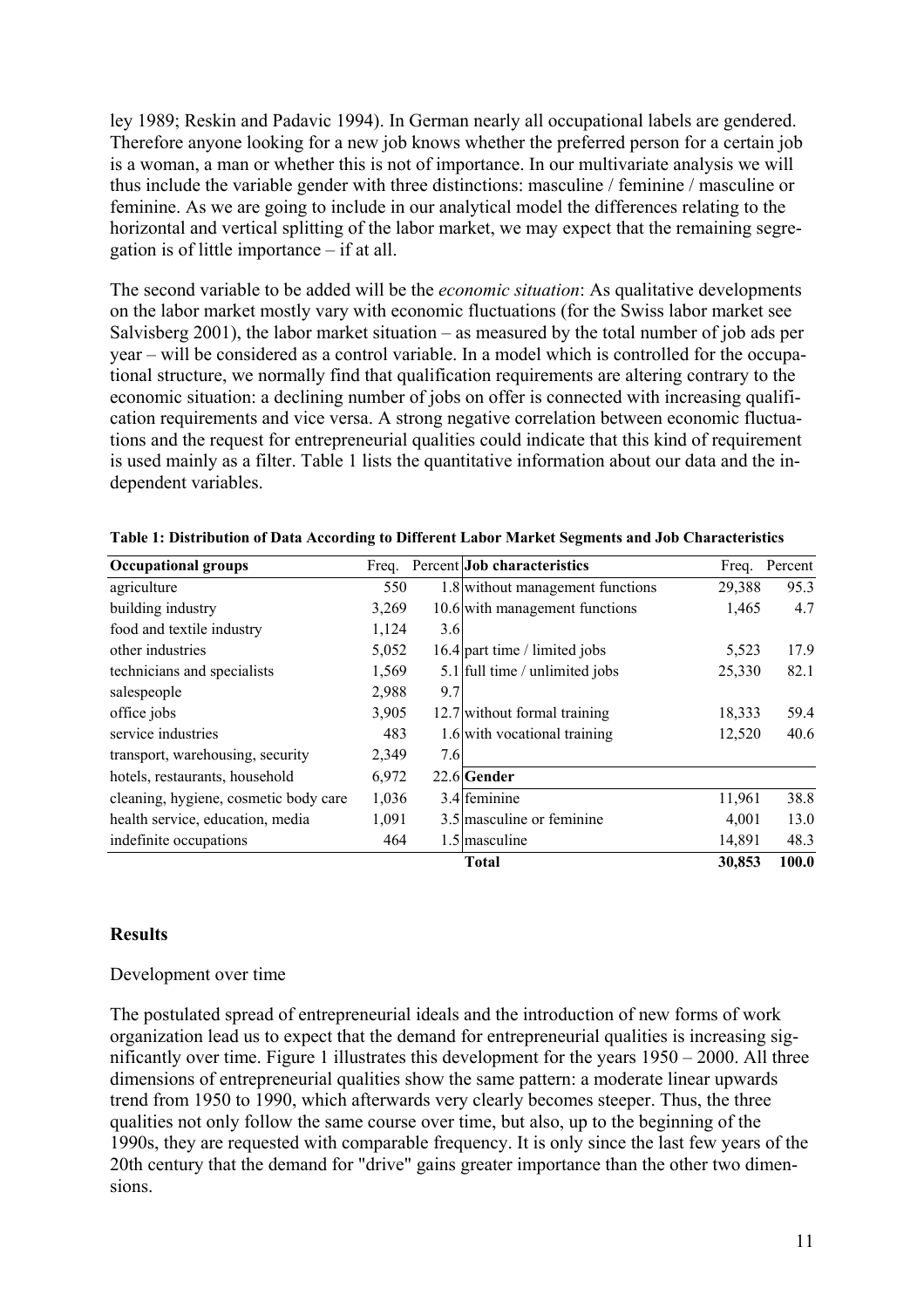In the following observations, we shall distinguish between the "full entrepreneur", who must possess all three qualities and the "semi-entrepreneur", from whom at least one is required. Jobs which demand a full entrepreneur are extremely seldom. Up to 1992, this concerned not more than 1% of jobs and, even in the last two years of the survey, only a good 3%. Apparently the full entrepreneur is still a species which is seldom required in job ads even at the end of the 20th century. However, from 1990 onwards one could speak of a definite growth trend. Distribution of the demand for the semi-entrepreneur is completely different. Here the pattern of development of the individual qualities is repeated at the higher level: a definite linear increase up to the beginning of the 1990s, when it suddenly changes to much steeper growth. This development is not only obvious, but also substantial: while in the 1950s an entrepreneurial quality is only required in about 5% of the jobs, in the mid 1970s this is the case in over 10% and at the end of the 20th century in about a third of all jobs. Altogether it can be established that entrepreneurial qualities have – as expected - gained importance in the last 50 years. A combination of all qualities, however, remains a particularly rare requirement. By observing the course over time, it can be said that the break at the beginning of the 1970s is not discernible, although the one around 1990 indeed is. For the period before that, a linear trend would appear to describe the development best.





Occupational structure and job characteristics

We expect differing frequency of the demand for entrepreneurial qualities for the individual labor market segments. As the occupational structure itself changes with time, the question arises as to whether the observed increase in the demand for entrepreneurial qualities really relates to the new requirements in the specific occupation, or whether this development is more likely to be the result of a shift within the occupational structure. The importance of the development over time and the influence of structural variables are therefore to be examined in a multivariate model. As dependent variables, we distinguish between the "semientrepreneur" (where at least one entrepreneurial quality is requested) and the "full entrepreneur" (which combines all three dimensions of entrepreneurship).

As explained above, three variables are used to capture the time components: a linear trend, as well as breaks around 1970 and 1990. The model calculations show that, of these variables, only the linear trend and the break around 1990 are of significant explanatory value. The eco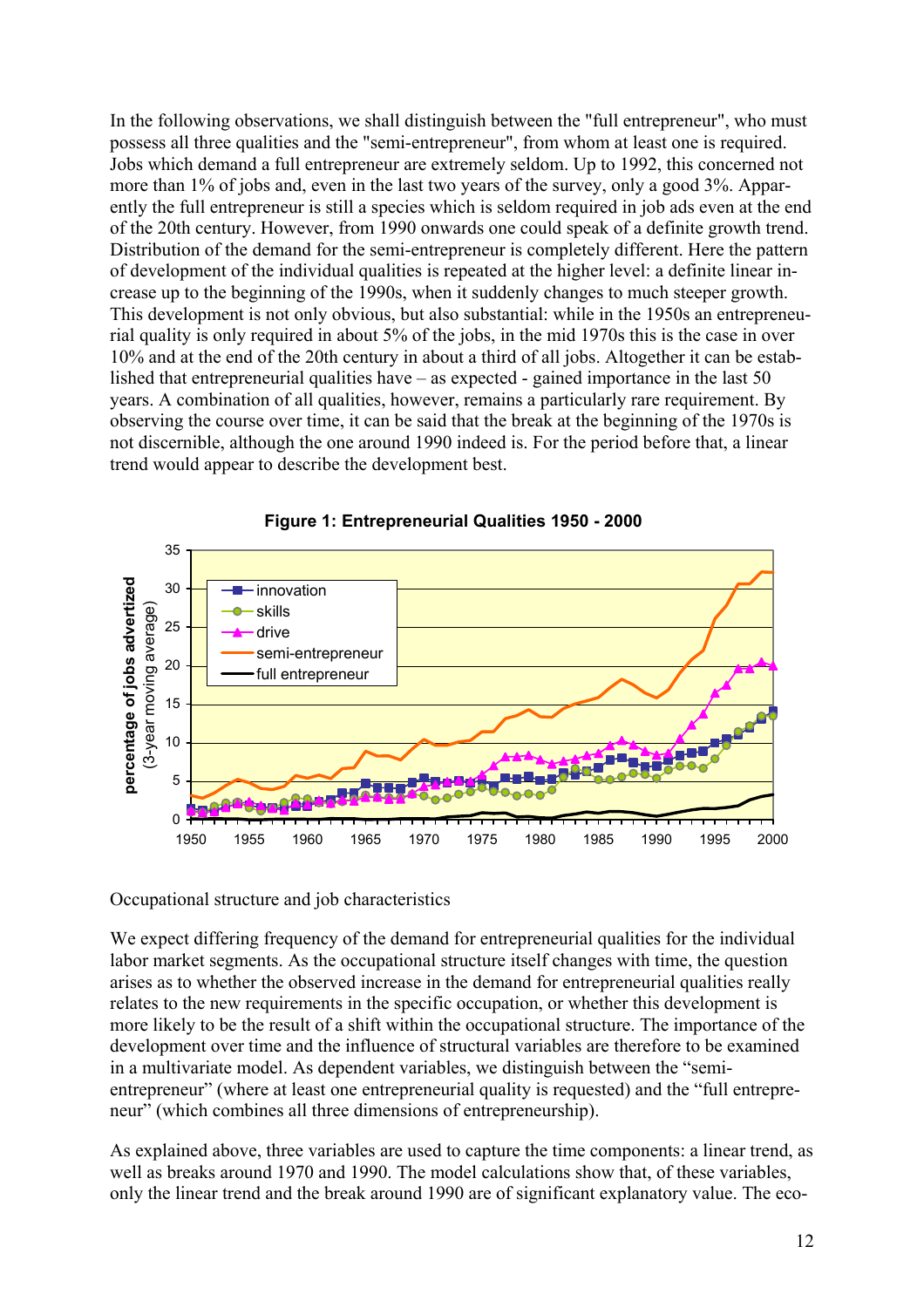nomic cycle – which was included as a control variable – has no significant effect either. In addition there are the horizontal (occupational structure) and the vertical labor market structure (job characteristics: three variables), as well as gender, as explanatory variables. The full models also include the interaction terms of these variables with the linear trend. In this way, we deal with the question of whether the observed effects are constant over time. Table 2 shows the results of the multivariate logistic regressions. Two models, "semi-entrepreneur 2" and "full entrepreneur" include the full set of variables (insignificant interaction effects are omitted), while "semi-entrepreneur 1" includes only the gender interaction effect.

Model 1 has the advantage of being much easier to describe without the results being affected in a substantial way. Therefore we shall use this model in an attempt to present the results of the regression in an easily readable way. Derived from the model "semi-entrepreneur 1" in table 2, the bars represent the estimated probability that at least one entrepreneurial quality is required<sup>3</sup>. In this way we get a general idea of the variations between the different dimensions of the variables concerning the prevalence of entrepreneurial qualities. All variables presented contribute significantly to the explanatory power of the model, whereby of all the structural variables the occupational structure is shown to be the most important, followed by gender and the variables which refer to the horizontal dimension of the labor market: management function, full time / unlimited job and qualification requirement<sup>[4](#page-12-1)</sup>. We will first examine in detail the "semi-entrepreneur" models and then have a look at the third model "full entrepreneur".

Despite the important influence of the structural variables, the linear trend and the break around 1990 remain as significant explanatory quantities in the model. The development observed in Figure 1 is, therefore, not simply the result of a shift in the structure of the occupational and labor market. In other words, for a job which does not vary with regard to the occupational group, management function, conditions of employment and educational prerequisite, there is nevertheless a greater demand for an entrepreneurial quality from year to year. Let us look at the example of a full-time, unlimited office job, without management functions, for which vocational training is required and which is advertised for a man. The probability according to our model that this job will require at least one entrepreneurial quality is 24% in 19[5](#page-12-2)0, 37% in 1975 and as much as 58% in the year 2000<sup>5</sup>.

As expected, the structural characteristics of the jobs prove to have significant influence as to whether one of the entrepreneurial qualities is sought in a job ad or not. And this applies both for the horizontal dimension with regard to the various occupational groups, as well as for the vertical dimension referring to the job characteristics. Should our example refer, not to an office job, but to work in the transport business, then the probability in our model in the year 2000 is only 45%, and for a job in the building industry not more than 12%.

Less surprising than this quite significant difference between the occupational groups are the differences along the vertical structure of the labor market. The effect is most obvious, when the job is connected with management functions. If this is the case, the probability in the above example increases from 58% to 77%. If the advertised job refers, however, to a typical job in the periphery of the labor market, i.e. a part-time job, for which no formal training is

 $\overline{a}$ 

<span id="page-12-0"></span><sup>&</sup>lt;sup>3</sup> The estimated probability is calculated by the formula p (y=1) = 1/(1+exp(-z)); where  $z = B_0 + B_1x_1...+B_nx_n$ .  $B_i$ are the regression coefficients,  $x_i$  the respective values of the independent variable. The total (and thus the mean) of the regression coefficients for each variable is 0. The values in figure 2 express the respective estimated conditional probability while the coefficients of the other variables are set at 0, i.e. to their mean value.

<span id="page-12-1"></span> $<sup>4</sup>$  In this order, based on likelihood ratio statistics.</sup>

<span id="page-12-2"></span><sup>&</sup>lt;sup>5</sup> All detailed estimated probabilities specified in the text are calculated from the full model ("semi-entrepreneur  $2^{\circ}$ ).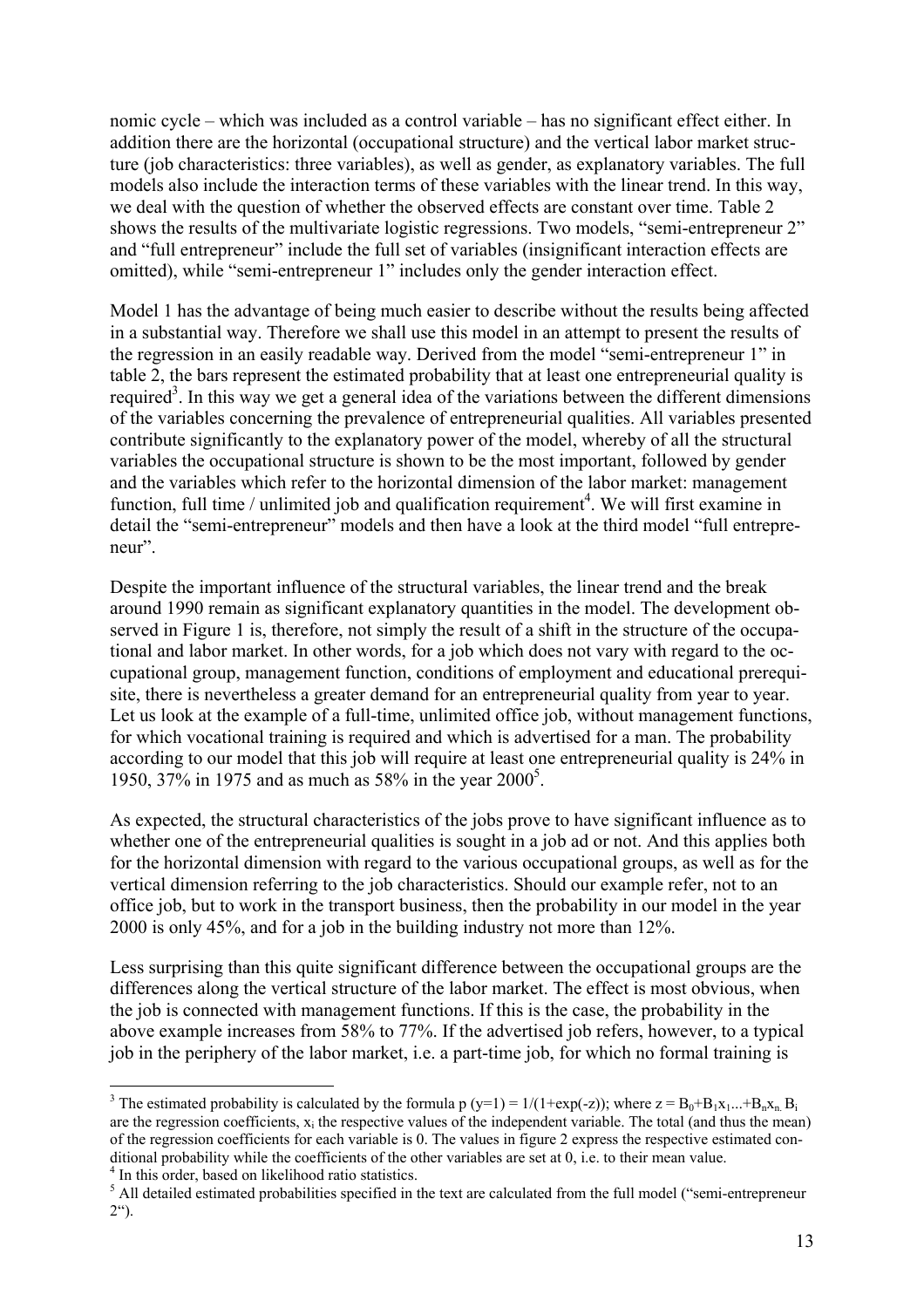|                                                     | Semi-Entrepreneur 1 |       | Semi-Entrepreneur 2 |              | <b>Full Entrepreneur</b> |            |          |               |            |
|-----------------------------------------------------|---------------------|-------|---------------------|--------------|--------------------------|------------|----------|---------------|------------|
|                                                     | $\bf{B}$            | S.E.  | <b>Sig</b>          | $\, {\bf B}$ | S.E.                     | <b>Sig</b> | $\bf{B}$ | S.E.          | <b>Sig</b> |
| <b>Linear Trend</b>                                 | 0.040               | 0.003 | 0.000               | 0.062        | 0.004                    | 0.000      | 0.109    | 0.013         | 0.000      |
| <b>Break 1990</b>                                   | 0.041               | 0.010 | 0.000               | 0.028        | 0.010                    | 0.006      |          |               | n.s.       |
| Occupational Group <sup>1</sup>                     |                     |       | 0.000               |              |                          | 0.000      |          |               | 0.000      |
| agriculture -1.013                                  |                     | 0.215 | 0.000               | $-1.252$     | 0.269                    | 0.000      |          | -4.856 17.039 | 0.776      |
| building industry                                   | $-1.189$            | 0.084 | 0.000               | $-1.111$     | 0.089                    | 0.000      | $-0.671$ | 2.383         | 0.778      |
| food and textile industry -0.914                    |                     | 0.154 | 0.000               | $-0.931$     | 0.166                    | 0.000      | $-4.241$ | 11.477        | 0.712      |
| other industries                                    | $-0.563$            | 0.061 | 0.000               | $-0.480$     | 0.065                    | 0.000      | $-0.918$ | 2.375         | 0.699      |
| technicians and specialists                         | 0.580               | 0.067 | 0.000               | 0.624        | 0.078                    | 0.000      | 2.275    | 2.270         | 0.316      |
| salespeople                                         | 1.404               | 0.054 | 0.000               | 1.513        | 0.060                    | 0.000      | 3.436    | 2.266         | 0.129      |
| office jobs                                         | 1.154               | 0.054 | 0.000               | 1.264        | 0.060                    | 0.000      | 3.141    | 2.265         | 0.166      |
| service industries                                  | 1.407               | 0.098 | 0.000               | 1.512        | 0.113                    | 0.000      | 3.417    | 2.274         | 0.133      |
| transport, warehousing, security                    | 0.128               | 0.073 | 0.081               | 0.148        | 0.078                    | 0.057      | $-0.023$ | 2.402         | 0.992      |
| hotels, restaurants, household                      | $-1.138$            | 0.094 | 0.000               | $-1.324$     | 0.119                    | 0.000      | $-0.821$ | 2.615         | 0.754      |
| cleaning, hygiene, cosmetic body care               | $-0.484$            | 0.157 | 0.002               | $-0.574$     | 0.195                    | 0.003      | 1.157    | 2.522         | 0.647      |
| health service, education, media                    | 0.666               | 0.087 | 0.000               | 0.616        | 0.122                    | 0.000      | 2.369    | 2.293         | 0.302      |
| without / with Management Function <sup>2</sup>     | 0.905               | 0.065 | 0.000               | 0.912        | 0.066                    | 0.000      | 1.376    | 0.185         | 0.000      |
| full time, unlimited / part time, limited $2$       | $-0.763$            | 0.064 | 0.000               | $-0.743$     | 0.064                    | 0.000      | $-1.556$ | 0.468         | 0.001      |
| with / without Vocational Training <sup>2</sup>     | $-0.372$            | 0.049 | 0.000               | $-0.294$     | 0.051                    | 0.000      |          |               | n.s.       |
| Gender <sup>1</sup>                                 |                     |       | 0.000               |              |                          | 0.000      |          |               | 0.000      |
| masculine                                           | 0.550               | 0.038 | 0.000               | 0.566        | 0.038                    | 0.000      | 1.348    | 0.246         | 0.000      |
| feminine                                            | $-0.410$            | 0.039 | 0.000               | $-0.404$     | 0.039                    | 0.000      | $-0.977$ | 0.343         | 0.004      |
| Gender*Linear Trend <sup>3</sup>                    |                     |       | 0.000               |              |                          | 0.000      |          |               | 0.001      |
| masculine                                           | $-0.014$            | 0.002 | 0.000               | $-0.017$     | 0.003                    | 0.000      | $-0.051$ | 0.013         | 0.000      |
| feminine                                            | 0.004               | 0.003 | 0.171               | 0.005        | 0.003                    | 0.078      | 0.032    | 0.019         | 0.087      |
| <b>Occupational Group*Linear Trend</b> <sup>3</sup> |                     |       |                     |              |                          | 0.000      |          |               | n.s.       |
| agriculture                                         |                     |       |                     | 0.052        | 0.017                    | 0.002      |          |               |            |
| building industry                                   |                     |       |                     | $-0.016$     | 0.007                    | 0.024      |          |               |            |
| food and textile industry                           |                     |       |                     | 0.015        | 0.013                    | 0.228      |          |               |            |
| other industries                                    |                     |       |                     | $-0.018$     | 0.005                    | 0.000      |          |               |            |
| technicians and specialists                         |                     |       |                     | $-0.007$     | 0.006                    | 0.223      |          |               |            |
| salespeople                                         |                     |       |                     | $-0.020$     | 0.004                    | 0.000      |          |               |            |
| office jobs                                         |                     |       |                     | $-0.022$     | 0.004                    | 0.000      |          |               |            |
| service industries                                  |                     |       |                     | $-0.019$     | 0.008                    | 0.021      |          |               |            |
| transport, warehousing, security                    |                     |       |                     | 0.002        | 0.006                    | 0.722      |          |               |            |
| hotels, restaurants, household                      |                     |       |                     | 0.025        | 0.008                    | 0.001      |          |               |            |
| cleaning, hygiene, cosmetic body care               |                     |       |                     | 0.011        | 0.013                    | 0.392      |          |               |            |
| health service, education, media                    |                     |       |                     | $-0.003$     | 0.008                    | 0.697      |          |               |            |
| Vocational Training*Linear Trend <sup>3</sup>       |                     |       |                     | $-0.019$     | 0.004                    | 0.000      | $-0.057$ | 0.017         | 0.001      |
| Constant                                            | $-2.265$            | 0.049 | 0.000               | $-2.390$     | 0.055                    | 0.000      | $-8.623$ | 2.271         | 0.000      |
| -2 Log-Likelihood                                   |                     |       | 17938.136           |              |                          | 17857.084  |          |               | 1340.733   |
| Model Chi-square                                    |                     |       | 4775.154            |              |                          | 4856.206   |          |               | 595.526    |
| df                                                  |                     |       | 21                  |              |                          | 34         |          |               | 20         |
| Nagelkerke R-square                                 |                     |       | 0.275               |              |                          | 0.280      |          |               | 0.314      |

|  |  |  |  | Table 2: Logistig Regression Analysis Results for Prevalence of "Semi-" and "Full Entrepreneurs" |
|--|--|--|--|--------------------------------------------------------------------------------------------------|
|  |  |  |  |                                                                                                  |

 $1$  deviation coding; reference are  $\alpha$ , indefinite occupations", resp.  $\alpha$ , masculine or feminine"

<sup>2</sup> dichotomous variables (0 / 1)<br><sup>3</sup> interaction terms (other interactions with linear trend are not significant)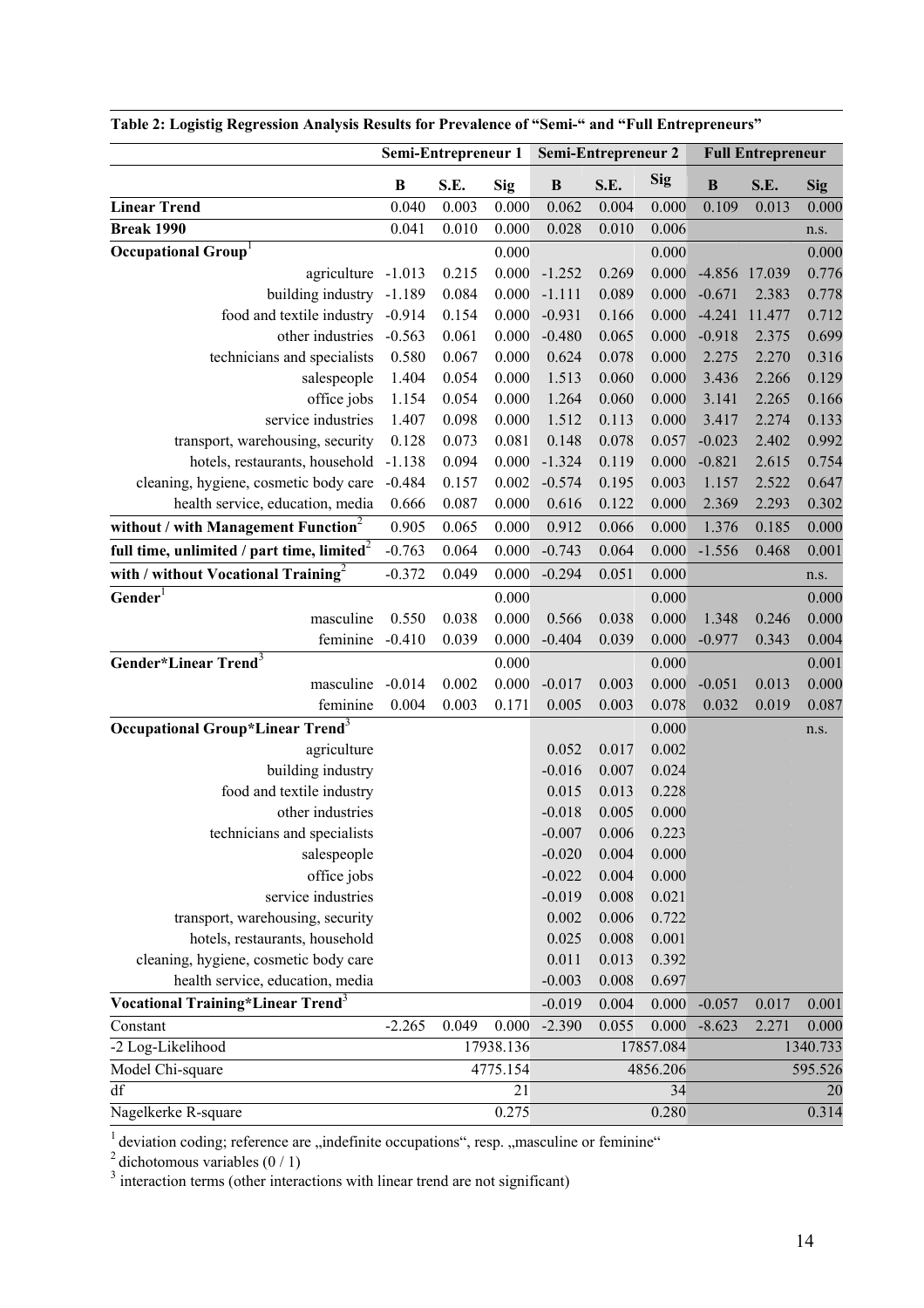

**Figure 2: Semi-Entrepreneur: Determinants**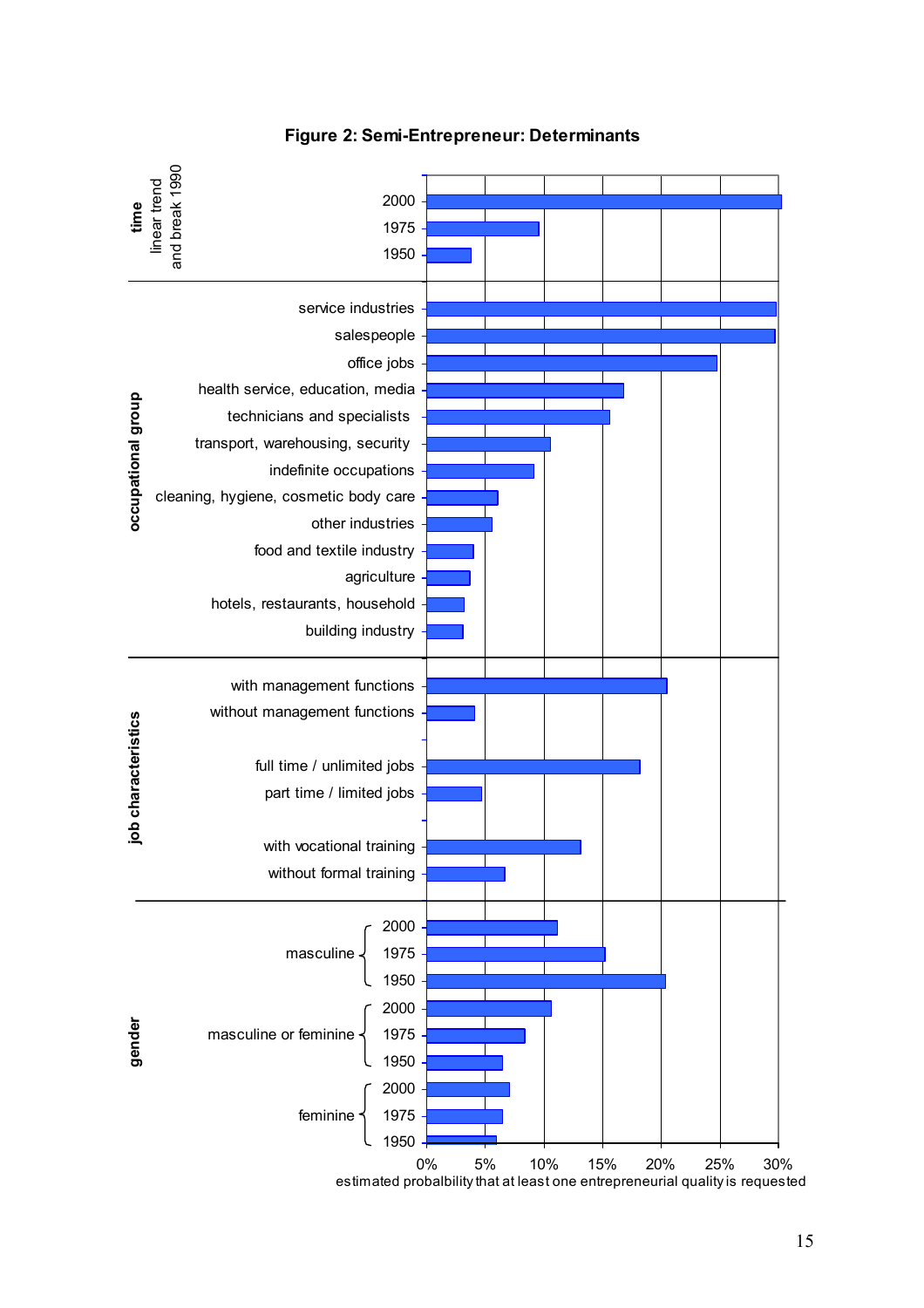required and with which no supervisory function is connected, then the probability is only 20% if the job is advertised for a man. For such jobs, however, companies often explicitly look for women. In that case the probability that an entrepreneurial quality is required falls to as little as 15% in the year 2000. In order to stress once more the extent of the change over time: the respective value in the year 1950 is 4%.

Despite the control of the effects according to horizontal and vertical segmentation, gender still turns out to have strong influence when it comes to ascertaining whether a certain job is connected with the demand for entrepreneurial qualities. If our office job in the year 2000 is not advertised for a man, but for a woman, the probability falls from 58% to 48%. In other words, the gender of the employee accounts statistically for almost as much as the difference between an office job and a job in the transport business. For an unqualified job in the hotel and restaurant industry, for which typically a woman will be sought, the probability that one entrepreneurial quality is required amounts in the year 2000 to only 5%.

Considering the importance of the gender effect, the question arises as to whether this will lose in significance during the course of the dissolution of gender barriers with regard to work. To examine this assumption, the model was supplemented with an interaction effect. This demonstrated that the interaction of *feminine* and *trend* showed no significant correlation, that of *masculine* and *trend* a considerable, negative correlation. This means that in the course of time entrepreneurial qualities are less related to jobs which are advertised for men only. In time the formulation of such job ads will be increasingly non-specific as to gender. Figure 2 shows this development nicely. Finally the difference between explicitly masculine and non-specific jobs is no longer significant. The actual women's jobs were and are not affected by this.

Including further interaction terms does not alter the present results in a substantial way, but adds new insights. The interactions of the linear trend with the occupational group and with the formal qualification requirement are of statistical relevance. Altogether the differences between the occupational groups get quite a bit smaller with time. Salespeople and office jobs especially are considerably losing their lead and jobs in restaurants and hotels as well as agricultural jobs are catching up. This development shows the process of diffusion of the new soft skill requirements: while the order of precedence stays the same, the distance is shrinking. Our example may illustrate this: while the expected probability for office jobs changed from 24 to 58% in 50 years, the change for a job with the same conditions in a restaurant would be from 1 to 25%. The question of whether formal training is requested or not loses significantly in importance with time, and this can also be interpreted as a process of diffusion. But at least as important will be the fact that the total number of jobs without formal qualification requirement is considerably decreasing.

Above, in the description of the development over time, we have seen that the full set of entrepreneurial qualities is seldom requested. The small number makes the logistic model somewhat less informative ("full entrepreneur" in table 2). So there are no statistically significant differences between the different occupational groups. Important for our interpretation is the fact that all observed effects are in principle the same as in the semi-entrepreneur model. Examining the effects of the management function, the part time or limited jobs and gender, we see that these effects are in the same direction, but quite a lot bigger than for the semientrepreneur. So the full entrepreneur seems to be a kind of more specific semi-entrepreneur. With regard to the temporal development, the main difference is that the break around 1990 is not significant in the full entrepreneur model, but the effect of the linear trend is much stronger.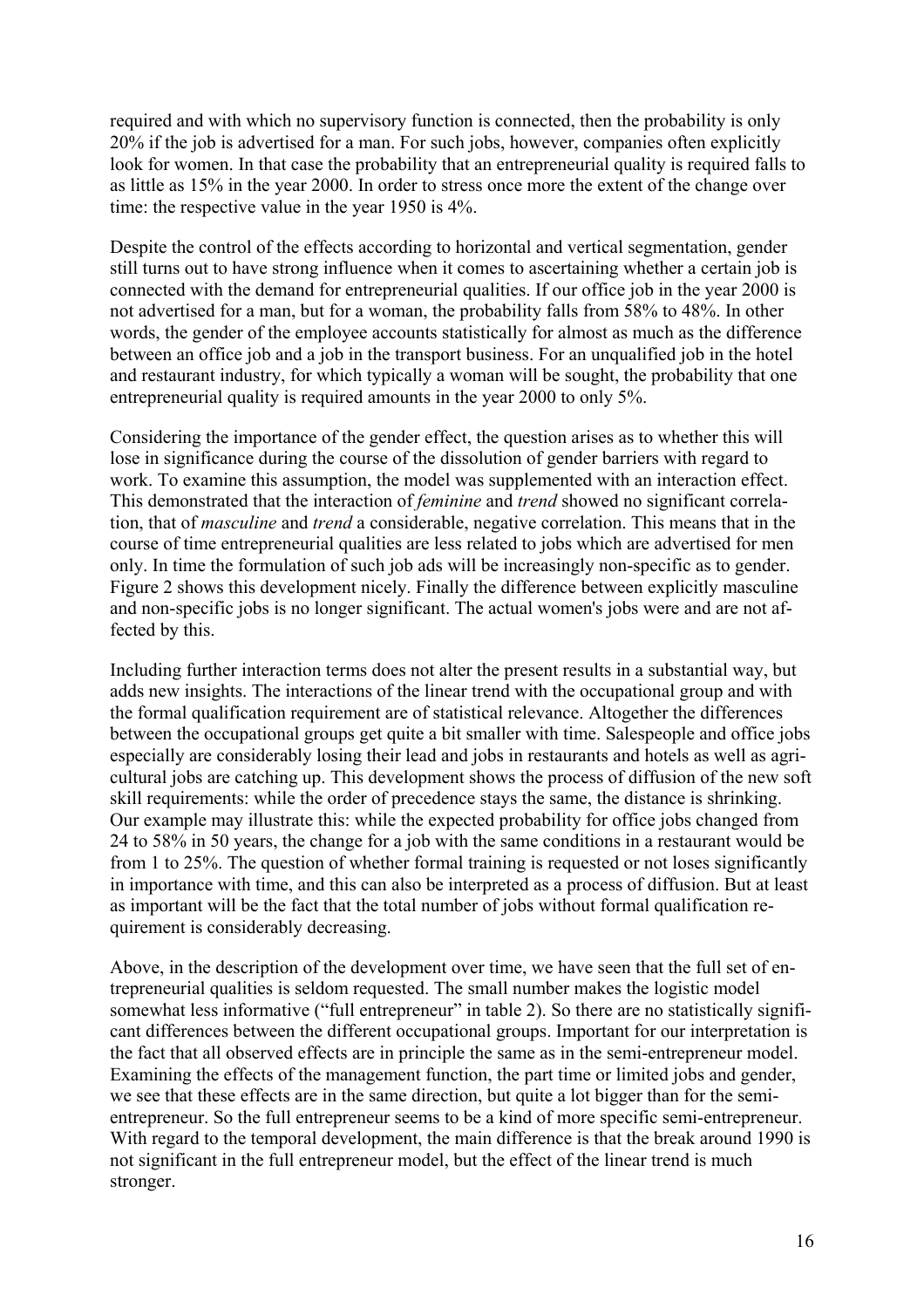#### **Summary and conclusions**

Starting point for our analysis was the question of whether or not an "entrepreneurial society" began to form in the second half of the 20th century. Not a society of small business owners is meant here, but rather a society in which entrepreneurial qualities become the central, highly valued personal characteristics - and this not only for the self-employed, but also for the great majority of employees. The background to this development in the world of work is the structural and organizational change. We assume that in the course of the post-Fordistic reorganization of work, the employee's occupational role will be radically redefined. This redefinition can be described as a shift away from the old principle of standardization to one that emphasizes the complexification and extension of occupational roles. The new role requires a new kind of employee, as the employee is now challenged by demands similar to those faced by an entrepreneur. Accordingly employers are modifying their job requirements.

Following on from Schumpeter's definition of the entrepreneur, we distinguished between three dimensions of entrepreneurial qualities: innovativeness, methodical skills and drive. The frequency of the corresponding requirement in the Swiss job ads between 1950 and the year 2000 is interpreted as an indicator of the prognosticated development. This shows us a differentiated picture:

1) Long-term trend: The expected development over time is definitely confirmed: all three dimensions of entrepreneurial qualities are clearly sought more frequently over the years.

2) Temporal pattern of development: Basically a linear increase from 1950 to 1990 can be distinguished from the clearly accelerated development in the 1990s. If, on the basis of this information, one wishes to locate the point in time of the break between "Fordist" and "post-Fordist" economic systems, then this must be set at 1990. It must be emphasized, however, that this is less a sudden break than the acceleration of a development that can be followed over the whole survey period from 1950. As far as the demand for a full entrepreneur is concerned, the break around 1990 is less discernible. The observation of rather continuous, if accelerated, development corresponds to a great extent to the empirical results on the distribution of new forms of work organization (see above). The clear break in the first half of the 1970s, postulated by authors whose arguments are rather generalized, is not confirmed by the data available here.

3) Extent of the development: The demand for a full entrepreneur - that means, a person with all three qualities - is extremely seldom over the whole time period. In this sense there is actually no "entrepreneurial society". On the other hand, single qualities are required considerably more often. This demand for a "semi-entrepreneur" shows substantial diffusion. There is no "entrepreneurial society", but a society where entrepreneurial qualities are gaining considerably in importance.

4) Differences relating to occupation: Different jobs are affected to quite a different extent by the demand for entrepreneurial qualities. This applies both with regard to the field of occupation, as well as to the character of the job and the conditions of employment. For the modern service and sales jobs, entrepreneurial qualities are requested with much above-average frequency. In the industrial sector and in personal services, this demand is extremely seldom. Regarding the degree of this difference, we find a clear polarization between different occupations. This split is of all the more interest, as is holds independent of other job characteristics. Regarding the long-term trend, however, the differences between most occupational fields become weaker and, thus, the polarization somewhat less accentuated. There is currently a considerable process of diffusion taking place.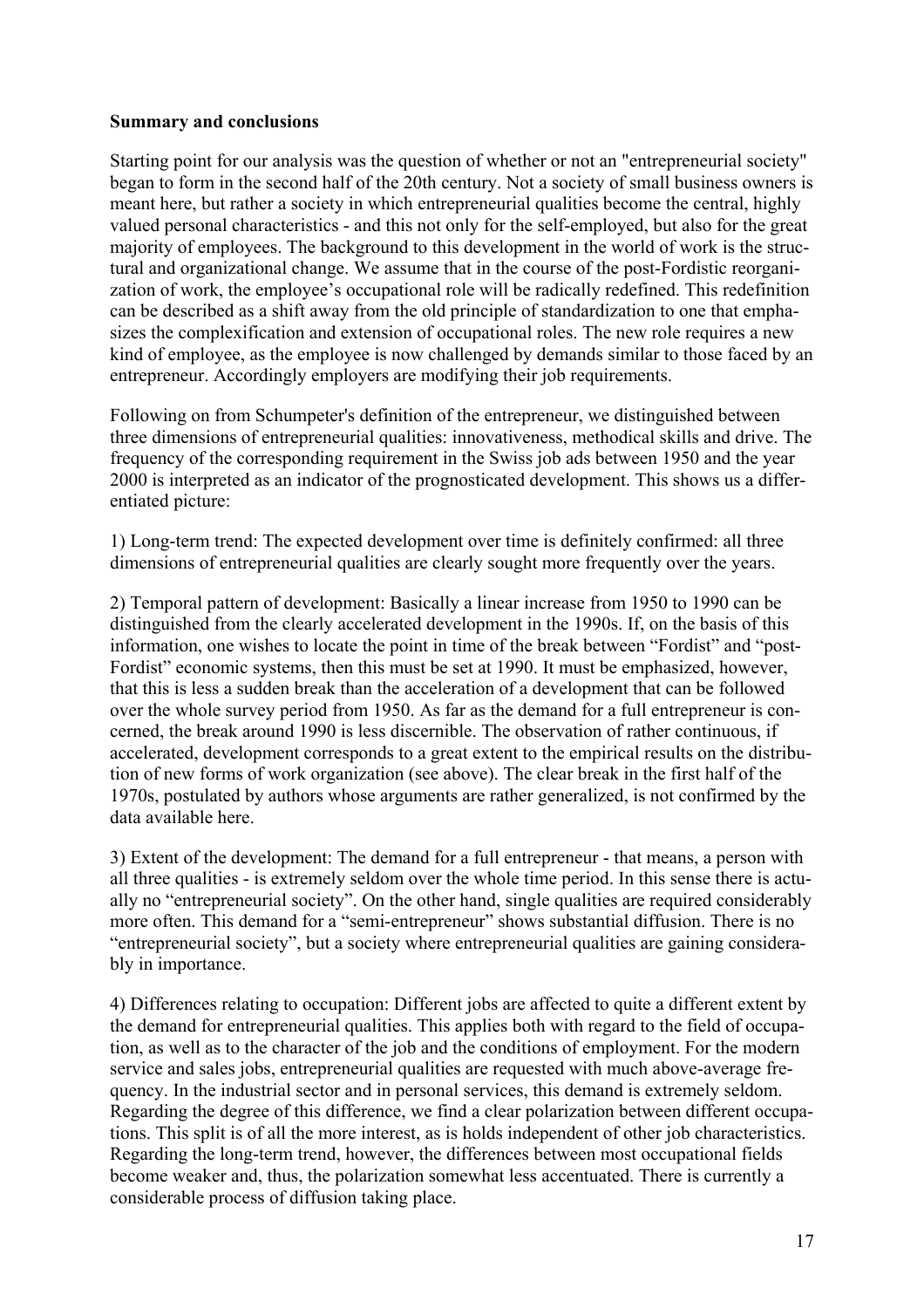5) Differences relating to function: Most of all the demand for entrepreneurial qualities relates to superior jobs at the core of the enterprise. The details in the ads point to a clear split in the labor market. On the whole the analyzed "soft skills" reproduce the well-known pattern of distinction between highly valued positions and more peripheral jobs. Following the discussion on the varying diffusion of the new forms of work organization, this corresponds quite well with expectations. Apparently, in jobs where the fulfillment of entrepreneurial functions could be expected, the probability that entrepreneurial qualities are required is greater. This is the case for occupations where more responsibility is delegated to the employee and positions with more scope for creativity. This can be taken as an indication that the demand for entrepreneurial qualities is more than merely a fashionable phenomenon.

6) Differences relating to gender: The labor market in Switzerland is – as elsewhere – strongly segregated according to gender. It is, however, surprising that strong differences remain between jobs for men and those for women even when controlling for labor market structure. Entrepreneurial qualities as the companies understand them are obviously typically male qualities. The general trend towards an increasing number of jobs being advertised for both sexes shows itself in that the differences between explicitly male jobs and those for men and women are vanishing. The explicitly female jobs, however, hardly change their character at all in this respect.

In view of the moderate spread of the demand for entrepreneurial qualities and of the threefold split in the labor market, we have to be very cautious about proclaiming the "entrepreneurial society". It is, at best, a society in which parts of the working sphere are increasingly affected by the demand for entrepreneurial qualities. These parts are, generally speaking, the most demanding jobs in the most dynamic occupational fields. Here the employee is, in fact, confronted with the challenges of a "semi-entrepreneur". Perhaps this term captures more than just the incomplete set of personal qualities: one can assume that the number of liberties and possibilities for self-manifestation enjoyed by the "employed semi-entrepreneur" lies somewhere between that of a classical employee and a full entrepreneur. At the same time, the majority of jobs seem to remain more traditional in form than the theories of change would lead us to believe.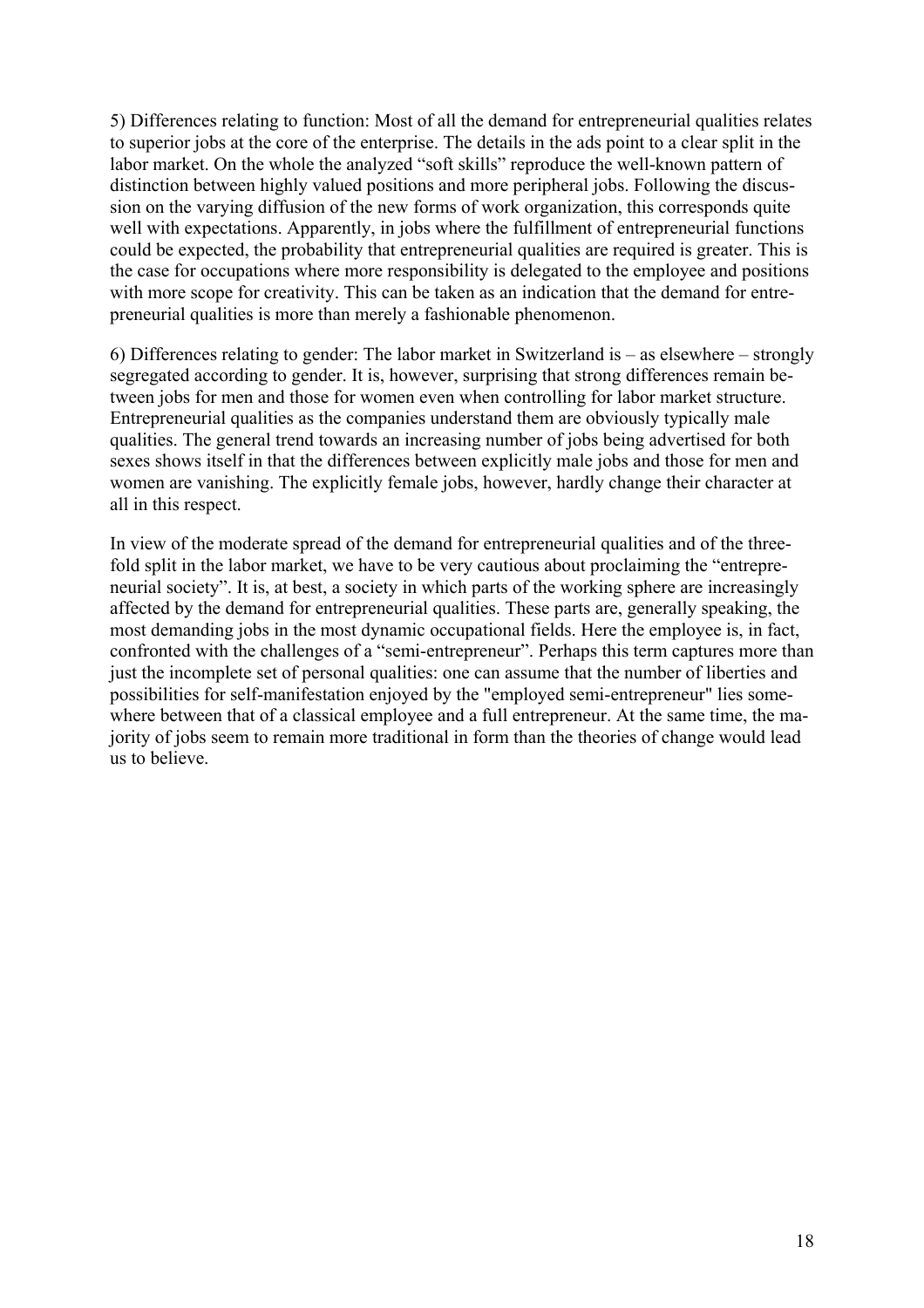#### **References**

- Altmann, Norbert, Manfred Deiss, Volker Döhl, and Dieter Sauer. 1986. "Ein 'neuer Rationalisierungstyp'. Neue Anforderungen an die Industriesoziologie." *Soziale Welt* 37:191-207.
- Arnal, Elena, Wooseok Ok, and Raymond Torres. 2001. *Knowledge, Work Organisation and Economic Growth (Labour Market and Social Policy - Occasional Papers No. 50)*. Paris: OECD / DEELSA / ELSA.
- Atkinson, John, and Nigel Meager. 1986. *Changing Working Patterns: How Companies Achieve Flexibility to Meet New Needs*. London: National Economic Development Office.
- Baethge, Martin. 1994. "Arbeit und Identität." Pp. 245-261 in *Riskante Freiheiten. Individualisierung in modernen Gesellschaften*, edited by Ulrich Beck and Elisabeth Beck-Gernsheim. Frankfurt/M.: Suhrkamp.
- Baethge, Michael, and Herbert Oberbeck. 1986. *Zukunft der Angestellten. Neue Technologie und berufliche Perspektiven in Büro und Verwaltung*. Frankfurt, New York: Campus.
- Bechtle, Günter. 1994. "Systemische Rationalisierung als neues Paradigma industriesoziologischer Forschung?" Pp. 45-64 in *Umbrüche gesellschaftlicher Arbeit (Soziale Welt – Sonderband 9)*, edited by Niels Beckenbach and Werner van Treeck. Göttingen: Otto Schwartz.
- Beck, Herbert. 1995. *Schlüsselqualifikationen. Bildung im Wandel*. Darmstadt: Winklers.
- Beck, Ulrich. 1986. *Risikogesellschaft. Auf dem Weg in eine andere Moderne*. Frankfurt/M.: Suhrkamp.
- Bell, Daniel. 1973. *The Coming of Post-Industrial Society: A Venture in Social Forecasting*. New York: Basic Books.
- Birch, David. 1981. "Who creates jobs?" *The Public Interest* 65 (Fall):3-14.
- Bögenhold, Dieter. 2000. "Entrepreneurship, Markets, Self-employment: Introduction." *International Review of Sociology* 10:25-40.
- Bornschier, Volker. 1996. *Western Society in Transition*. New Brunswick: Transaction Publishers.
- Boyer, Robert. 1992. "Neue Richtungen von Managementpraktiken und Arbeitsorganisation. Allgemeine Prinzipien und nationale Entwicklungspfade." Pp. 55-103 in *Hegemonie und Staat. Kapitalistische Regulation als Projekt und Prozess*, edited by Alex Demirovic, Hans-Peter Krebs, and Thomas Sablowski. Münster: Westfälisches Dampfboot.
- Bradley, Harriet. 1989. *Men's Work, Women's Work. A Sociological History of the Sexual Division of Labour in Employment*. Minneapolis: University of Minnesota Press.
- Campbell, Iain. 1989. "New Production Concepts? The West German Debates on Restructuring." *Labour and Industry* 2:247-280.
- Castells, Manuel. 1996. *The Rise of the Network Society (The Information Age: Economy, Society and Culture, Vol.1)*. Oxford: Blackwell.
- Chell, Elizabeth, Jean M. Haworth, and Sally A. Brearley. 1991. *The Entrepreneurial Personality: Concepts, Cases and Categories*. London: Routledge.
- Dahrendorf, Ralf. 1964. "Recent Changes in the Class Structures of European Societies." *Daedalus* 93.
- Drucker, Peter. 1969. *The Age of Discontinuity: Guidelines to Our Changing Society*. New York: Harper & Row.

Felestad, Alan, and Nick Jewson (Eds.). 1999. *Global Trends in Flexible Labor*. Houndmills: Macmillan.

- Gershuny, Jonathan, and Ian Miles. 1983. *The New Service Economy. The Transformation of Employment in Industrial Societies*. London: Frances Pinter.
- Giddens, Anthony. 1990. *The Consequences of Modernity*. Cambridge: Polity Press.
- Hage, Jerald, and Charles H. Powers. 1992. *Post-Industrial Lives. Roles and Relationships in the 21st Century*. Newbury Park: Sage.
- Halal, William E. 1986. *The New Capitalism*. New York: Wiley.
- Hammer, Michael, and James Champy. 1993. *Reengineering the Corporation: A Manifesto for Business Revolution*. New York: Harper.
- Harvey, David. 1990. *The Condition of Postmodernity. An Enquiry into the Origins of Cultural Change*. Cambridge (MA): Blackwell.
- Heidenreich, Martin. 1996. "Die subjektive Modernisierung fortgeschrittener Arbeitsgesellschaften." *Soziale Welt* 1:24-43.
- Hornaday, John, and John Aboud. 1971. "Characteristics of Successful Entrepreneurs." *Personnel Psychology* 24:141-153.
- Jessop, Bob. 1989. "Conservative Regimes and the Transition to post-Fordism: The Case of Great Britain and West Germany." Pp. 261-299 in *Capitalist Development and Crisis Theory: Accumulation, Regulation and Spatial Restructuring*, edited by M. Gottdiener and Nicos Komninos. New York: St.Martin's Press.
- Kern, Horst, and Michael Schumann. 1984. *Das Ende der Arbeitsteilung? Rationalisierung in der industriellen Produktion*. München: Beck.
- Krippendorff, Kurt. 1980. *Content Analysis, An Introduction to its Methodology.* Beverly Hills: Sage.
- Lash, John, and Scott Urry. 1987. *The End of Organised Capitalism*. Oxford: Polity Press.
- Leinberger, Paul, and Bruce Tucker. 1991. *The New Individualists. The Generation After the Organization Man*. New York: Harper Collins.